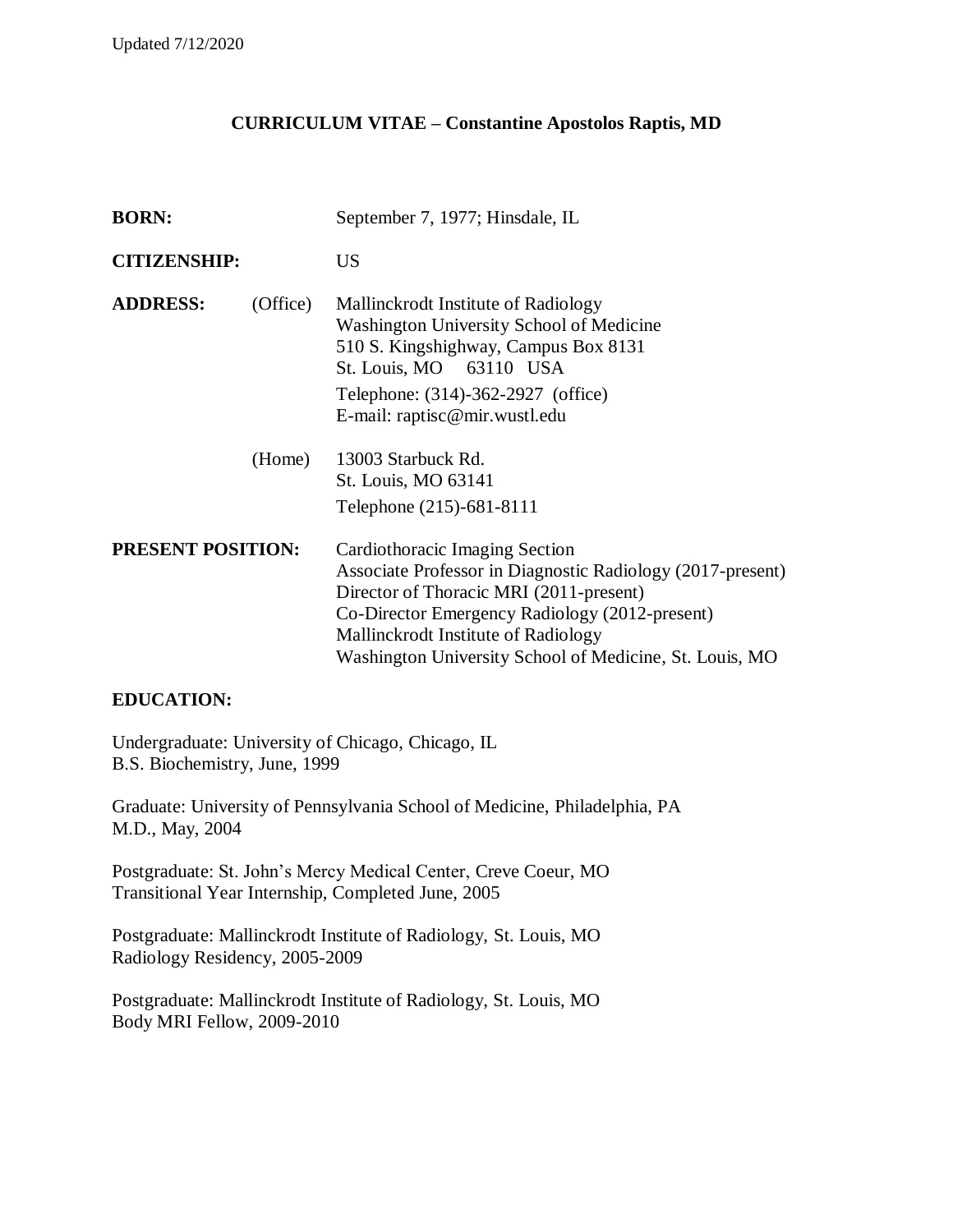## **CLINICAL TITLE AND RESPONSIBILITIES**

Director of Thoracic MRI (2011-present) Mallinckrodt Institute of Radiology, St. Louis, MO

Co-Director Emergency Radiology (2012-present) Mallinckrodt Institute of Radiology, St. Louis, MO

Faculty mentor for Diagnostic Radiology Residents (2010-present) Mallinckrodt Institute of Radiology, St. Louis, MO

Faculty mentor for Medical Students (2013-present) Mallinckrodt Institute of Radiology, St. Louis, MO

## **TEACHING TITLES AND RESPONSIBILITIES**

Course coordinator and lecturer for Goldfarb School of Nursing Radiology Course

• Approximately 15-20 students

## **UNIVERSITY / HOSPITAL / DEPARTMENTAL APPOINTMENTS AND COMMITTEES:**

Mallinckrodt Institute of Radiology Residency Selection Committee: 10/2009-1/2019 Barnes-Jewish West County Hospital Quality Assurance Committee: 10/2010-6/2017 Barnes-Jewish Hospital Radiology Quality Committee: 7/2011-Present Courtesy Faculty at Rank of Assistant Professor at Goldfarb School of Nursing: 7/2016-Present

## **MEDICAL AND BOARD CERTIFICATION:**

USMLE Completed, May 2005 American Board of Radiology, June 2009

## **HONORS AND AWARDS:**

## **Mallinckrodt Institute of Radiology 2019-2020 Teacher of the Year**

#### **RSNA 2019 Honored Educator Award**

## **RSNA 2020 Ceritficate of Merit Awards**

- Awarded for "Tearing Down the Wall: An Approach to Chest Wall Lesions" by Mansour J, Heeger A, Parkar N, Abbott G, Kiernan J, Hammer M, Raptis D, Bhalla S, **Raptis CA**
- Awarded for "Revisiting Histo-ry: Histoplasmosis Infections in the Current Era" by Robb C, Naeem M, **Raptis CA**, Bhalla S, Raptis DA
- Awarded for "Rooting for You: Imaging the Post-Operative Ascending Aorta and Aortic Arch" by Marquis KM, Raptis DA, Steinbrecher KL, Ohman W, Bhalla S, **Raptis CA**

## *Journal of Thoracic Imaging* **Editors' Recognition Awards For Distinction in Reviewing**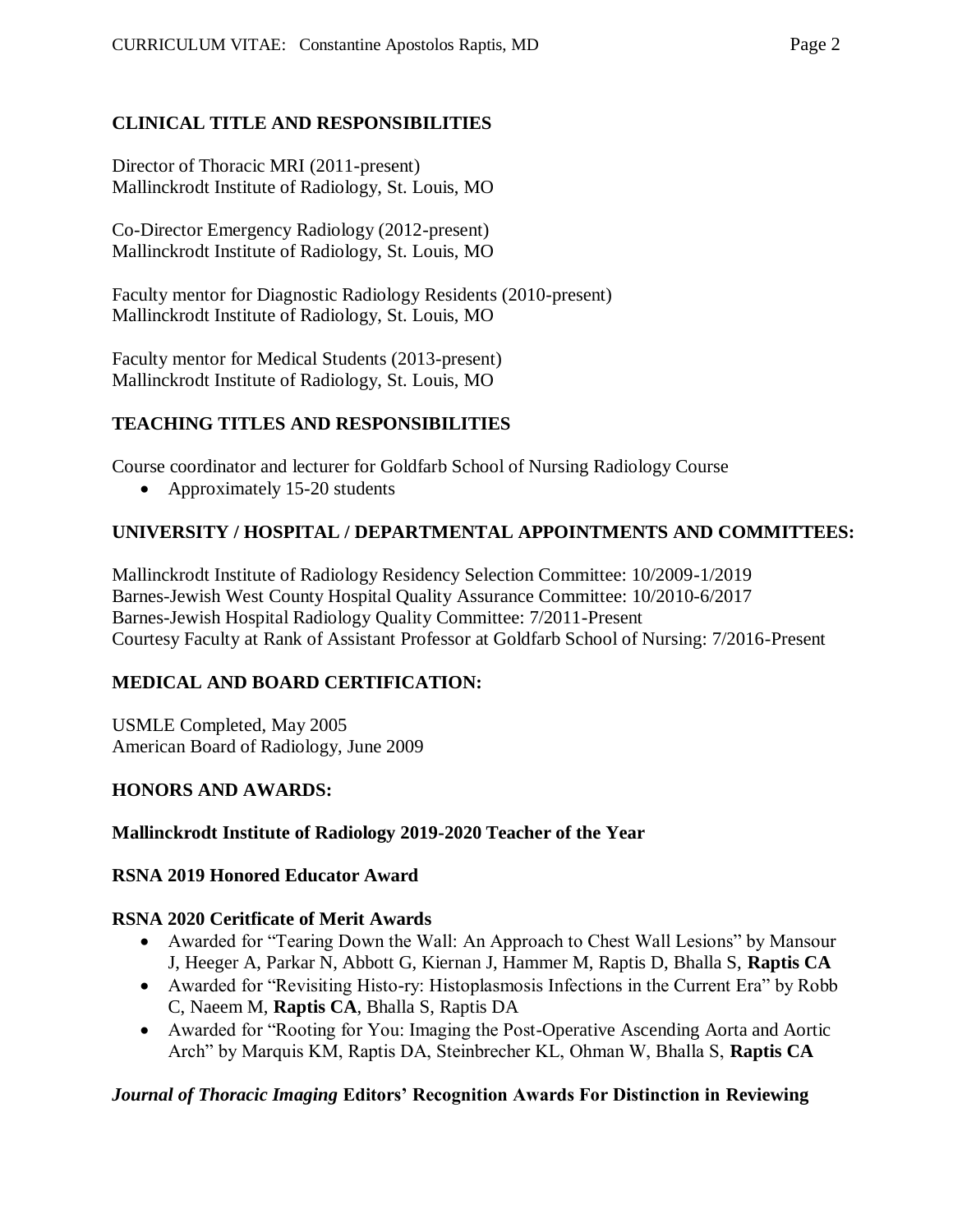• Schoepf UJ, Kanne JP, Shaham D. "Editors' Recognition for Reviewing in 2019." 2020 Jan; 35(1):1

### **RSNA 2019 Magna Cum Laude Award**

 Awarded for "Pitfalls in Interpreting CT Pulmonary Angiograms" by DeSimone A, **Raptis CA,** Henry TS, Bhalla S, Hammer MM

#### **RSNA 2019 Certificate of Merit Award**

 Awarded for "Finding Hemo: Approach to the Imaging of Hemoptysis" by Marquis KM, **Raptis CA,** Rossi S, Picus D, Rajput M, Bhalla S

### **RSNA 2018 Certificate of Merit Awards**

- Awarded for "Beyond T.B.: Non-infectious Granulomatous Diseases of the Chest" by Naeem M, Ballard DH, Jawad H, **Raptis CA**, Bhalla S.
- Awarded for "Advanced Imaging of Non-Tumoral Chest Diseases" by Broncano J, Luna A, Vargas D, Erasmus JJ, **Raptis CA**, Bhalla S
- Awarded for "Complications of Mimics in the Post-Surgical Aorta" by Green D, Johnson WR, **Raptis CA**

### *Radiology* **Editor's Recognition Award for Reviewing with Distinction**

Bluemke DA. "Editor's Recognition Awards." *Radiology.* 2019 Jan; 290 (1):1-2.

#### *Radiology* **Editor's Recognition Award for Reviewing with Distinction**

Bluemke DA. "Editor's Recognition Awards." *Radiology.* 2018 Jan; 286 (1):2-3.

#### *Radiology* **Editor's Recognition Award for Reviewing with Distinction**

Kressel HY. "Editor's Recognition Awards." *Radiology.* 2017 Jan; 282 (1):2-3.

## **RSNA 2016 Certificate of Merit Awards**

- Awarded for "Functional Imaging of Chest Wall Tumors" by Broncano J, Caro Mateo F, Gomez Cabrera M, **Raptis CA**, Caro P, Cummings KW, Alvarez-Kindelan A, Bhalla S, Luna A.
- Awarded for "Imaging Features in Vascular Compression Syndromes: A Case Based Pictorial Review" by Vasconcelos Paulo Neto T, Haberman DM, Torrent M, Volpacchio M, **Raptis CA,** Gutierrez FR, Orausclio P.

#### **RSNA 2015 Cum Laude Educational Exhibit Award**

 Awarded for "Vasculitis in the Emergency Room Setting" by Ratkowski KL, Mellnick VM, Lubner MG, Bhalla S, **Raptis CA**.

#### **RSNA 2015 Certificate of Merit Awards**

- Awarded for "Tracheobronchial Injuries: Current Imaging Strategies to Guide Management" by Sayer C, **Raptis CA**, Bhalla S, Kuppusamy M, Vlahos I.
- Awarded for "The Gravity of the Situation: Pregnancy Related Vascular Complications" by Plowman RS, Menias CO, Colombo M, Javidan-Nejad C, **Raptis CA**, Mellnick VM, Bhalla S, Katz DS.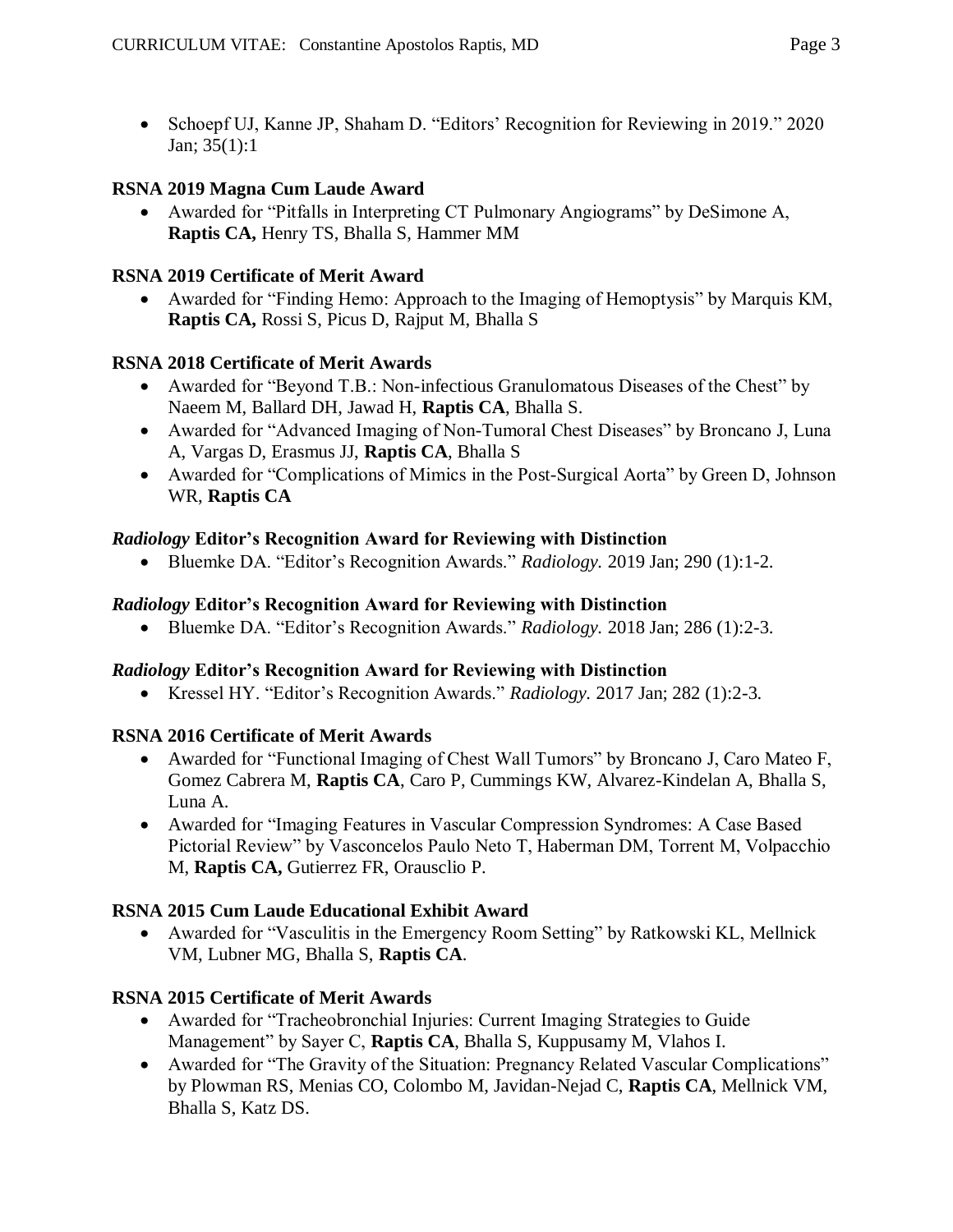Awarded for "Complications of Gynecologic Surgery" by Tsai R, Mellnick VM, **Raptis CA**, Siegel CL, Raptis D.

### *Radiology* **Editor's Recognition Award for Reviewing with Distinction**

Kressel HY. "Editor's Recognition Awards." *Radiology.* 2015 Jan; 274:10-11.

### **ASER 2014 Summa Cum Laude Educational Exhibit Award**

 Awarded for "Red Connection: A Pictorial Review of Aortic Fistulae." by Sipe A, Saling L, Mellnick VM, **Raptis CA,** Bhalla S.

## **RSNA 2013 Cum Laude Educational Exhibit Award**

 Awarded for "Unclean Sweep: Duodenal Pathology in the Emergency Department Patient" by Bradenham CH, Oweis Y, Mellnick VM, **Raptis CA,** Menias CO.

### **RSNA 2013 Educational Exhibit Certificate of Merit Awards**

- Awarded for "Coming to Terms with CT Radiation in the Chest: A Primer" by Jokerst CE, **Raptis CA,** Bierhals AJ, Ramirez Giraldo JC, Bhalla S.
- Awarded for "Tract and Field: Imaging in Sports-Related GU Trauma" by Menias CO, Bhalla S, Mellnick VM, **Raptis CA,** Siegel CL, Dahiya N.
- Awarded for "Time Is of the Essence: The Role of Time Resolved MRA for Body Imagers and Interventionalists" by Owen JW, Fowler KJ, Saad NE, **Raptis CA,** Owen WA, Narra VR.
- Awarded for "Emerging Noncontrast MRA Techniques for the Body Imager" by Shetty AS, Maxwell JC, Fowler KJ, Yano M, Saad NE, **Raptis CA,** Narra V.

## **RSNA 2012 Educational Exhibit Certificate of Merit Awards**

- Awarded for "Clot or Not: The Imaging of Intra-Thoracic Thrombus, Associated Pathophysiology, and Potential Pitfalls" by Jokerst CE, **Raptis CA,** Mhapsekar R, Bierhals AJ, Woodard PK, Javidan-Nejad C.
- Awarded for "MRI of Iatrogeny" by Maxwell J, Yano M, Shaw H, Fowler KJ, Saad N, Menias CO, **Raptis CA,** Narra V.

## **RSNA 2011 Educational Exhibit Certificate of Merit Awards**

 Awarded for "From Ormond to Erdheim Chester Disease: A Gamut of Retroperitoneal Space Pathology" by Karimova EJ, Fowler KJ, **Raptis CA,** Menias CO.

## **NASCI 2011 Best Poster Competition (Honorable Mention)**

 Awarded for "True or False? Distinguishing Left Ventricular Aneurysms from Pseudoaneurysms using Cardiac CT and MRI" by Jokerst CE, Azok J, **Raptis C,** Javidan C, Bhalla S, Gutierrez F, Woodard P.

## **RSNA 2010 Educational Exhibit Certificate of Merit Awards**

 Awarded for "Pseu- Pseu- Pseudo! Pseudolesions of the Chest, Abdomen, and Pelvis" by **Raptis CA**, Slat D, Raptis DA, Fowler KT, Henry TS, Mellnick V, Peterson C, Menias C, Bhalla S.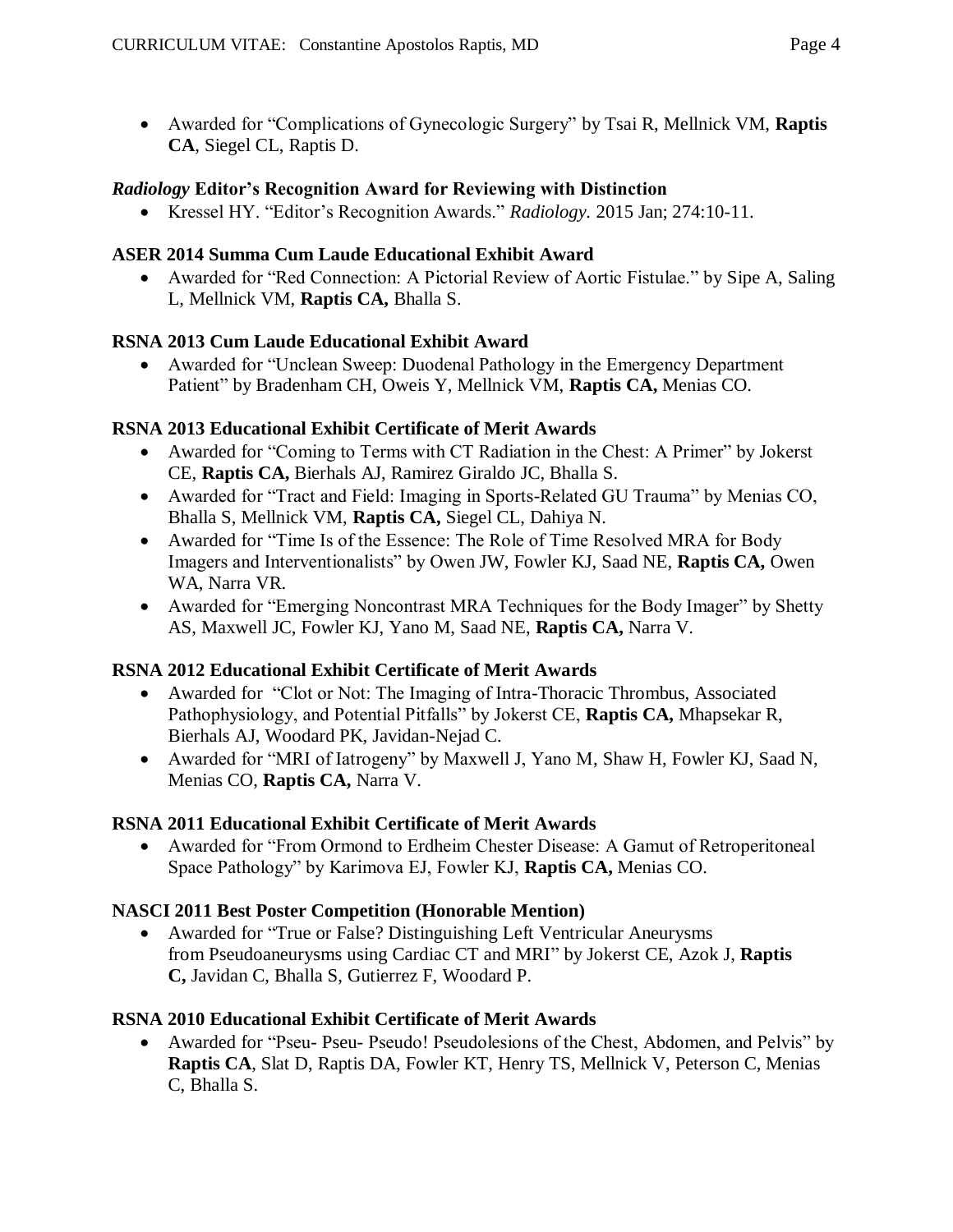- Awarded for "eMeRgencIes: MR Imaging of Emergent Conditions" by Parker RA, Jokerst CE, Mellinck V, **Raptis CA,** Bhalla S, Baker JC, Vo K.
- Awarded for "Thinking Outside the Appendix: MR Imaging of the Acute Abdomen in Pregnancy" by Parker RA, Fowler KJ, Cardall S, Tai AW, **Raptis CA,** Menias CO, Narra V.

## **NASCI 2010 Best Poster Competition (Honorable Mention)**

 Awarded for "Initial Clinical Experience with Gadofosveset Trisodium in the United States" by **Raptis CA**, Raptis DA, Henry T, Parker R, Fowler K, Narra V, Woodard P.

## **RSNA 2009 Educational Exhibit Certificate of Merit Awards**

- Awarded for "MRE: A pictorial review with over 500 case experience" by Fowler, K., **Raptis CA,** Kumar N, Lin M, Brown J, Menias C, Narra V.
- Awarded for "Ins and Outs of the Liver: A Multimodality Approach to Hepatic Vascular Occlusion" by Mellnick M, Lubner M, McDowell C, **Raptis CA,** Menias C.

## **RSNA 2008 Magna Cum Laude Educational Exhibit Award**

 Awarded for "Vasculitides and vascular syndromes of the abdomen and pelvis: A pictorial review" by Lubner ML, **Raptis CA**, Parker RA, Fowler KJ, Bhalla S, Menias CO.

## **Siemens-AUR Radiology Resident Academic Development Program Invitee**

 Awarded stipend to attend the 2007 AUR meeting in Denver, CO and participate in a program dedicated to preparing radiology residents for careers in academic radiology

## **Merck Manual Award,** University of Pennsylvania, 2004

Given for recognition of meritorious academic achievement in medical school

## **Alpha Omega Alpha Honor Society,** University of Pennsylvania, 2003

## **NIH-funded Short Term Training Grant,** 2001

 Awarded to fund research conducted with Dr. Greg Kopf of the University of Pennsylvania Center for Reproduction and Women's Health

## **Mary Mulvaney Scholar Athlete Award,** University of Chicago, 1999

Award given to the graduating senior athlete with the highest cumulative GPA

## **Phi Beta Kappa Honor Society,** University of Chicago, 1999

## **Student Marshall,** University of Chicago, 1998-1999

 Highest honor given at the University of Chicago for excellence in academic achievements

## **Argonne Scholarship Award,** 1995-1999

 Scholarship for full tuition at the University of Chicago awarded to selected sons/daughters of Argonne employees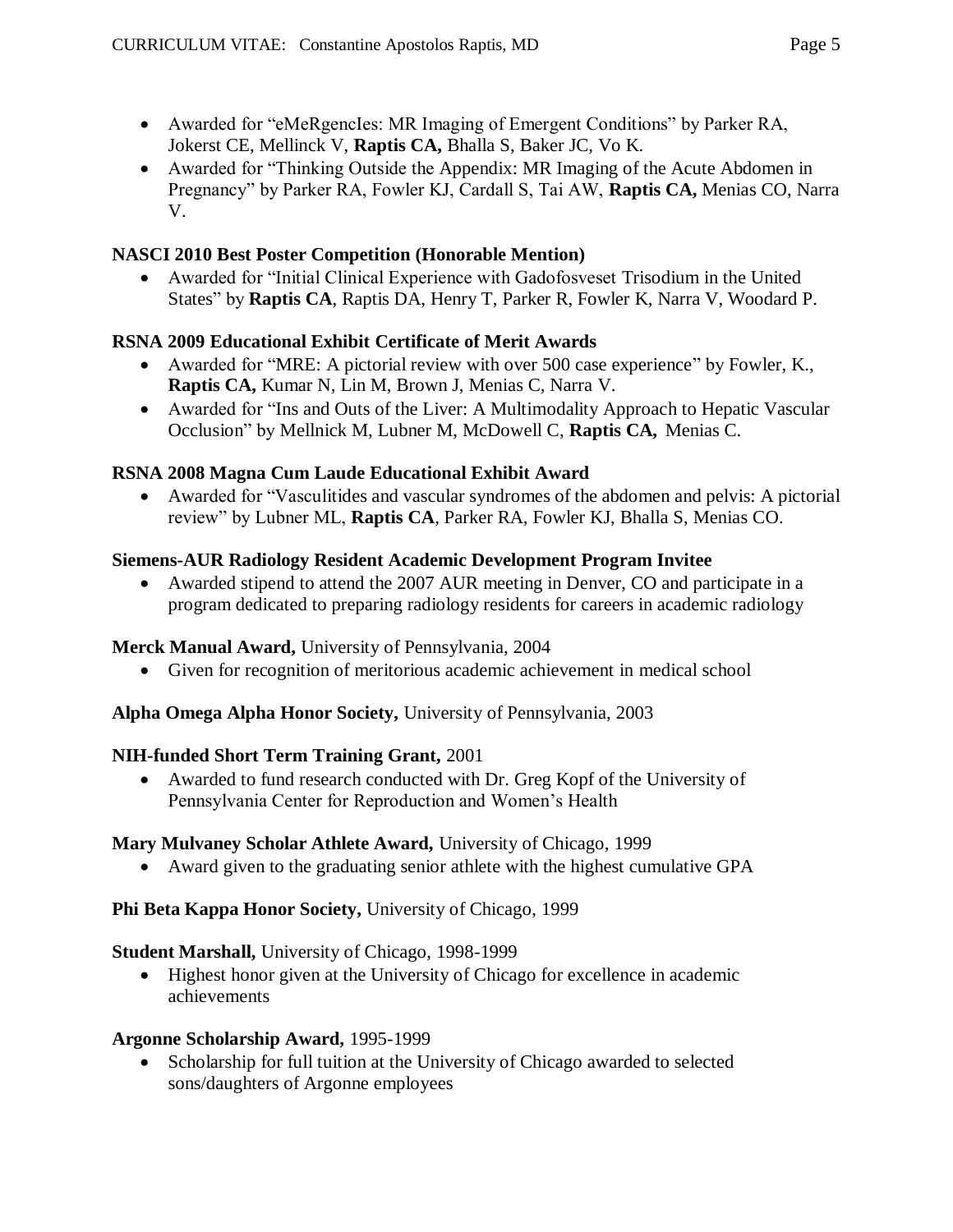## **EDITORIAL RESPONSIBILITIES:**

Reviewer for Radiology: 12/2010-Present Reviewer for Journal of Thoracic Imaging: 12/2010-Present Reviewer for Radiographics: 12/2017-Present

### **NATIONAL SOCIETY MEMBERSHIPS, COMMITTEES, BOARDS:**

American Board of Radiology

• Member of Thoracic Core Examination creation committee (2017-present)

Radiological Society of North America

- Served on the Educational Exhibit Award Committee (2010-2013)
- Radiographics Panel (2012-Present)

Society of Thoracic Radiology

- Served on ACR-SPR-STR Practice Guideline for the Performance of Pulmonary Scintigraphy Committee (2013-2014)
- COVID-19 Committee (2020-present)
- 2020 Annual Meeting Planning Group

American College of Radiology

- Question writer for Cardiothoracic Imaging Section of In-Service Exam (2014-currrent)
- Question writer for Emergency Radiology Self-Assessment Module (2014-current)
- Serve on the ACR appropriateness committee for thoracic imaging (2018-present)
- 2021 Annual Meeting Planning Group for STR Crossover Session

American Society of Emergency Radiology

- 2016 Annual Meeting Planning Committee
- COVID-19 Recommendations Committee (2020-present)

American Roentgen Ray Society

• National meeting abstract reviewer (2018-present)

International Society for Magnetic Resonance in Medicine

Eastern Radiologic Society

#### **INVITED PROFESSORSHIPS AND LECTURESHIPS:**

#### **Young Faculty Development Panel Discussion (Leader)**

Society of Thoracic Radiology, Virtual Meeting, March 2021

#### **The Anterior Mediastinum: Management Matters**

Society of Thoracic Radiology Resident Course, Virtual Meeting, March 2021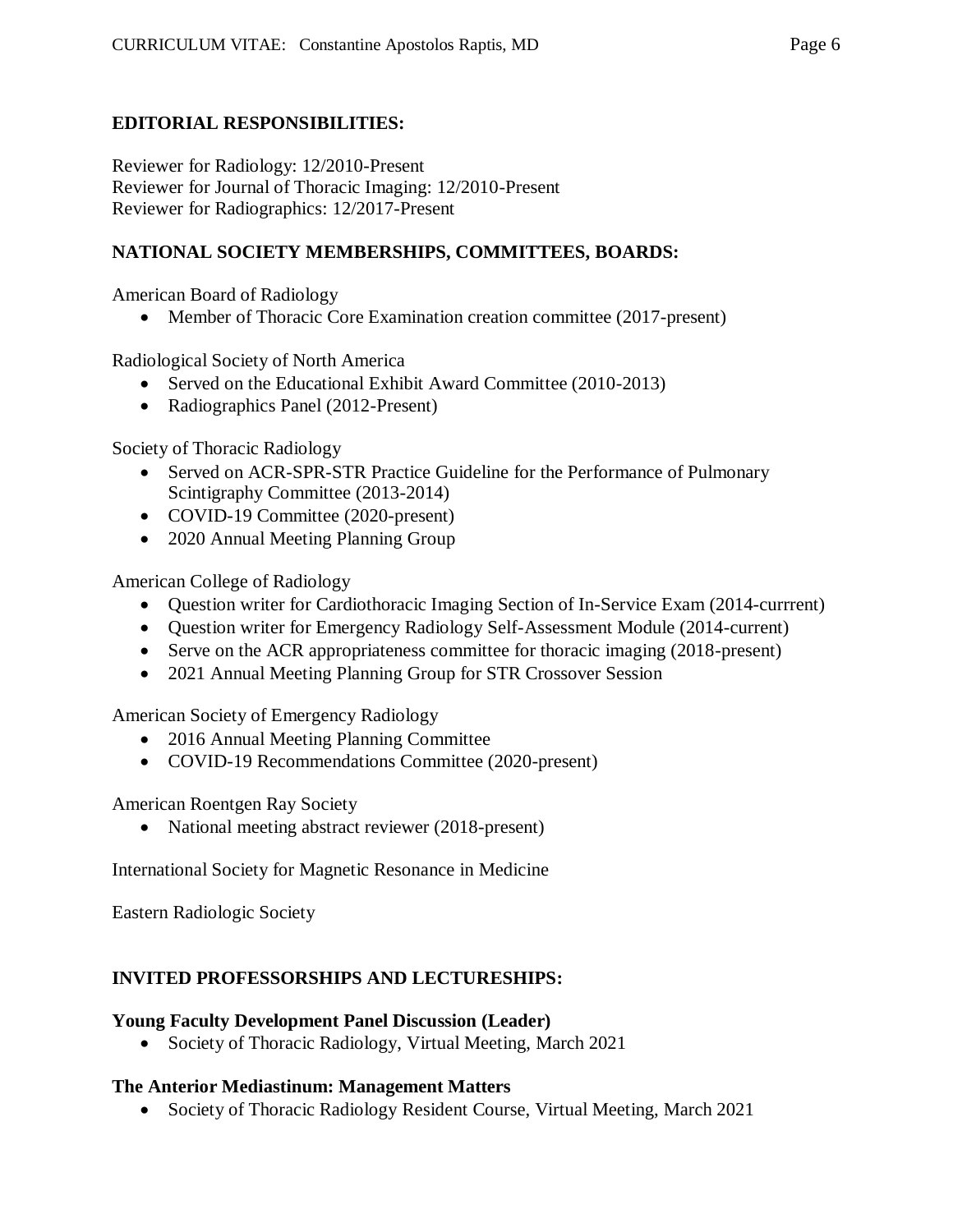## **MRI of the Anterior Mediastinum: Pearls and Pitfalls**

• Israeli Radiology Society, December 2020

## **Imaging of the Acute Aorta**

**Essentials of Diagnosis: PE and Friends**

## **Moving the Needle: Imaging of Pulmonary Infections**

Orlando World CME, Virtual Meeting, December 2020

## **Thymic MRI: Diagnoses and Pitfalls**

• International Thymic Malignancies Interest Group (ITMIG) Webinar, November 2020

## **E-Cigarette or Vaping-Associated Lung Injury**

American Society of Emergency Radiology, Virtual Meeting, September 2020

## **Imaging of Ascending Aortic Repair and Complications**

University of New Mexico Visiting Professorship, July 2020

## **Pulmonary Embolism and Friends**

• MRIonline.com, June 2020

## **Imaging of Ascending Aortic Repair and Complications**

Kaiser Permanente Los Angeles Grand Rounds, April 2020

## **Ascending Aortic Repair**

• Society of Thoracic Radiology, Palm Desert, CA, March 2020

## **CT of Pulmonary Thromboembolic Disease**

 Essentials of Diagnosis Program, Radiology Society of North America, Chicago, IL, December 2019

## **CT of the Acute Aortic Syndrome: Dissection Equivalents**

• Radiology Society of North America, Chicago, IL, December 2019

## **Imaging of Thoracic Vasculitis**

## **Aortic Injury in 2019: Diagnostic Radiology Matters**

## **Cross-sectional Imaging of the Acute Aortic Syndrome**

• Vancouver Imaging Review, Vancouver, BC, October 2019

## **Acute Aorta: Mimics, Pitfalls, and Difficult Cases**

American Society of Emergency Radiology, Scottsdale, AZ, September 2019

# **Trauma Mama: Imaging of Trauma in the Pregnant Patient Moving the Needle: Imaging of Pulmonary Infections**

## **Cross-sectional Imaging of the Acute Aortic Syndrome**

Argentinian Radiology Congress (CADI), Buenos Aires, AR August 2019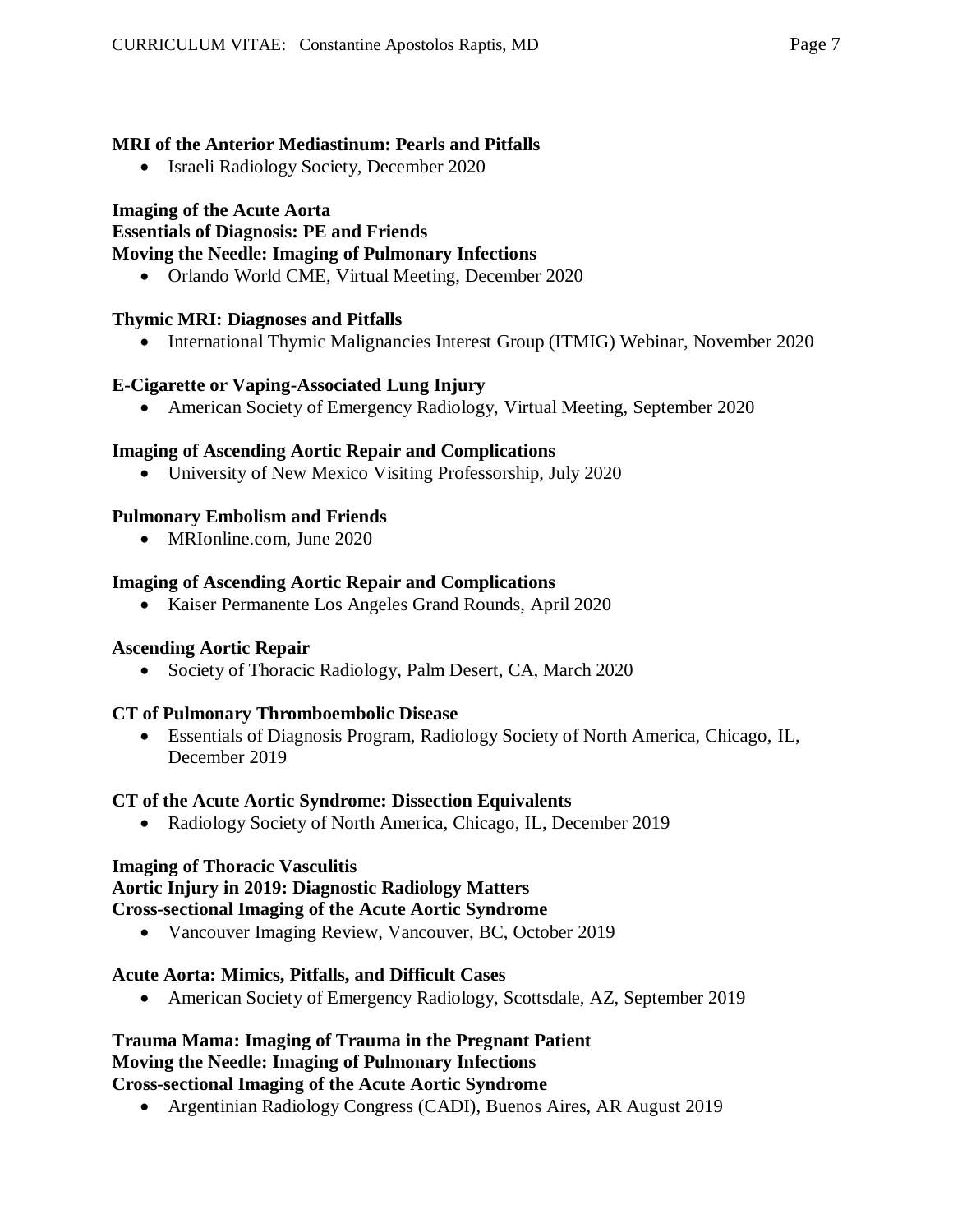### **2019 Update: Imaging of the Acute Aortic Syndrome**

• Roentgen Ray Society Categorical Course, Honolulu, HI, May 2019

#### **Imaging of Acute Aortic Injury**

• Roentgen Ray Society, Honolulu, HI, May 2019

#### **CT of Pulmonary Thrombotic and Embolic Disease**

Visiting professorship at University of Missouri, Columbia, MO, May 2019

### **CT of Pulmonary Thrombotic and Embolic Disease**

Visiting professorship at UTMB-Galveston, April 2019

### **Imaging of Thoracic Vasculitis**

• Society of Thoracic Radiology, Savannah, GA, March 2019

### **Acute Aortic Syndrome**

 Resident education course at the Society of Thoracic Radiology Annual Meeting, Savannah, GA, March 2019

## **Acute Traumatic Aortic Injury**

#### **Acute Aortic Syndrome**

### **Vascular Infections and Fistulae**

National Diagnostic Imaging Symposium, Orlando, FL, December 2018

## **CT of Pulmonary Thrombotic and Embolic Disease**

New York University-Winthrop Visiting Professorship, November 2018

## **Abdominal Pain in the Pregnant Patient**

American Society of Emergency Radiology, Washington, D.C., September 2018

## **Imaging Complications of Thoracic Aortic Repair**

Visiting professorship at University of Missouri, Columbia, MO, May 2018

#### **Imaging of Pulmonary Infection**

Eastern Radiology Society, Napa, CA, May 2018

## **CT of Pulmonary Thrombotic and Embolic Disease**

Roentgen Ray Society Categorical Course, Washington, D.C., April 2018

#### **CT of Aortic Injury in 2018: Diagnostic Radiology Matters**

• Society of Thoracic Radiology, Austin, TX, March 2018

## **CT for Pulmonary Infection: Key Concepts for Patient Care**

Radiologic Society of North America, Chicago, IL, December 2017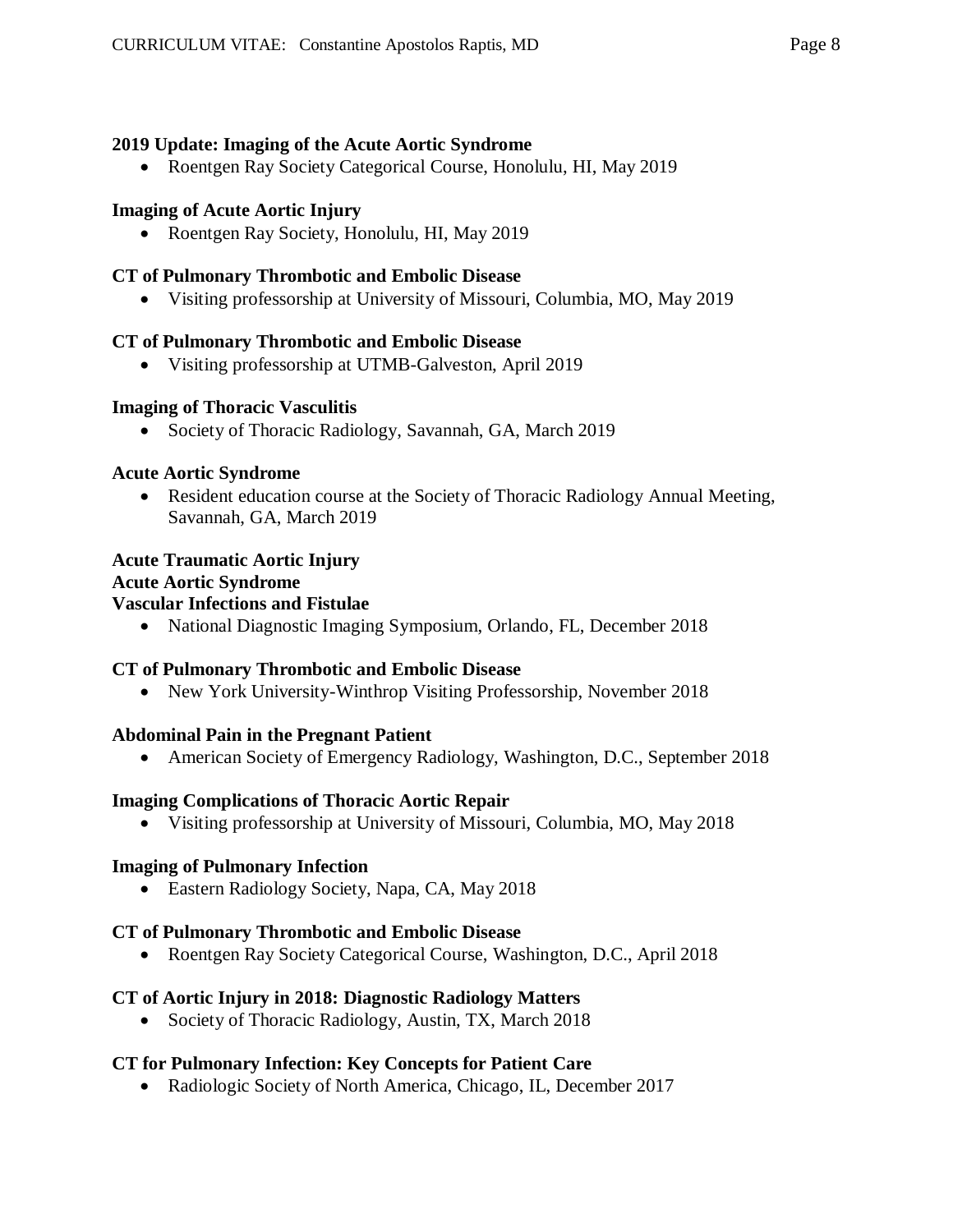## **The Elephant in the Room: Complications of Thoracic Aortic Repair**

Radiologic Society of North America, Chicago, IL, December 2017

### **Practical Mediastinal and Pleural MRI**

 Grand rounds presentation at Massachusetts General Hospital Visiting Professorship, September 2017

### **Practical Mediastinal and Pleural MRI**

 Grand rounds presentation at Brigham and Women's Hospital Visiting Professorship, September 2017

#### **Atypical Aortic Dissections**

American Society of Emergency Radiology, Toronto, ON, September 2017

### **Imaging of the Acute Aortic Syndrome**

Visiting professorship at University of Missouri, Columbia, MO, May 2017

### **Practical MRA of the Thorax**

 American Roentgen Ray Society, Los Angeles, CA, April 2016 and New Orleans, LA, May 2017

#### **Vascular Infections of the Thorax**

Eastern Radiology Society, San Antonio, TX, April 2016

## **Optimizing CT and MR Protocols in the ED: Questions and Controversies**

Radiologic Society of North America, Chicago, IL, December 2016

#### **Practical Mediastinal and Pleural MRI (RSNA Refresher course)**

• Radiologic Society of North America, Chicago, IL, December 2015 and December 2016

## **Acute Pulmonary Infections**

#### **Imaging Cardiac Emergencies**

#### **Non-traumatic Aortic Emergencies**

Orlando World CME, Orlando, FL, December 2014 and December 2016

#### **Pulmonary Embolism in Pregnancy: Rationale for Imaging Choices**

American Society of Emergency Radiology, San Francisco, CA, September 2016

#### **Practical Mediastinal MRI**

 Visiting professor for cardiothoracic radiology grand rounds at M.D. Anderson, Houston, TX, August 2016

### **CT of the Acute Aortic Syndrome Practical Mediastinal and Pleural MRI Emergency Vascular MRI**

Featured speaker at Eastern Radiologic Society, Orlando, FL, April 2016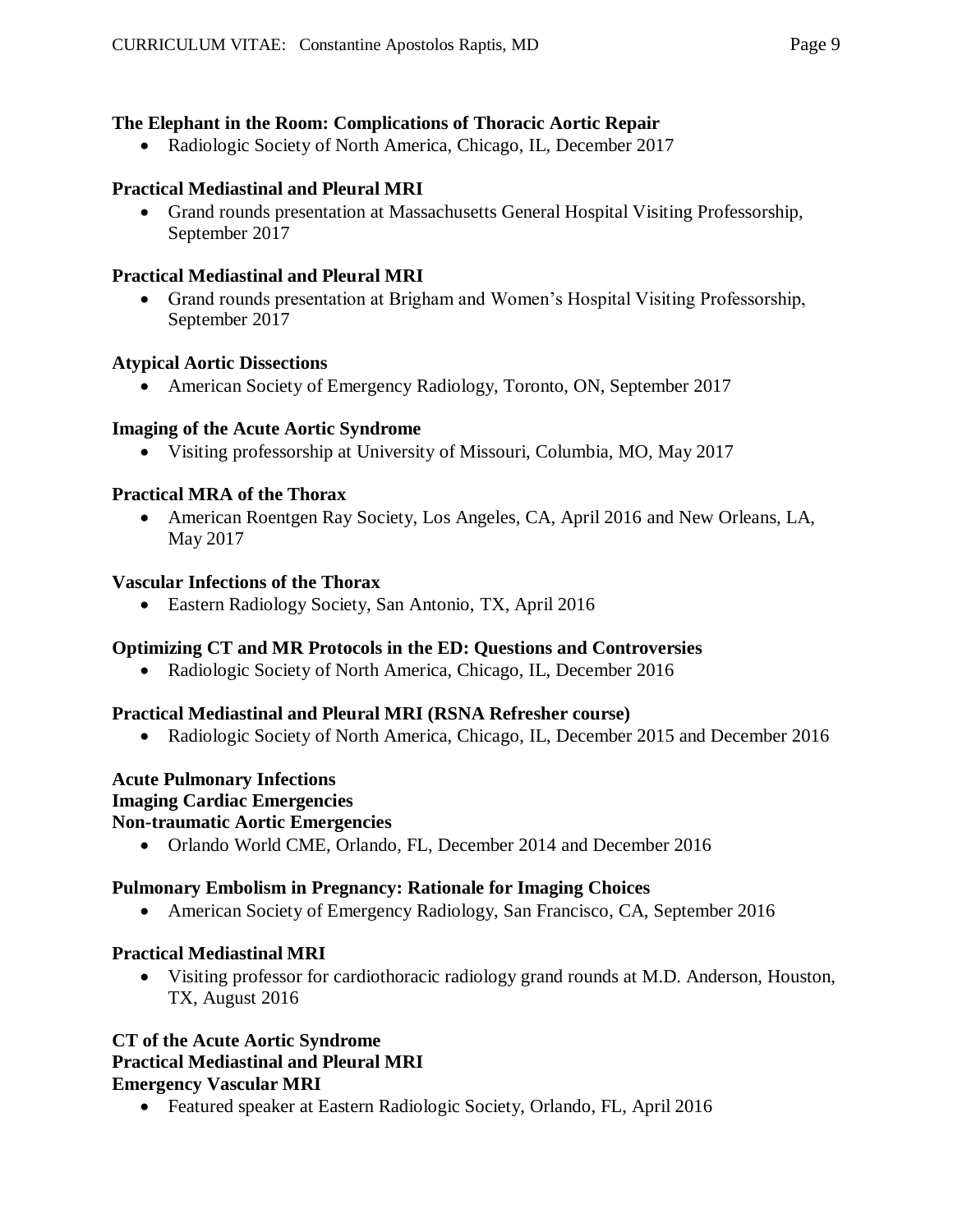### **Imaging Cardiac Emergencies Practical Mediastinal and Pleural MRI CT of Pulmonary Infections**

McMaster University visiting professorship, Hamilton, ON, April 2016

## **Utilization of CT for Acute Pulmonary Infection**

• Society of Thoracic Radiology, Scottsdale, AZ, March 2016

## **Critical Chest Radiology Almost Certainly Benign?: Management of Incidental Findings on Chest CT CT for Pulmonary Embolism in 2015**

Orlando World CME, Orlando, FL, December 2015

## **Imaging of Thoracic Trauma: Aortic Injury in 2015: Diagnostic Radiology Matters (RSNA Vertical course)**

• Radiologic Society of North America, Chicago, IL, December 2015

## **Emergency Vascular MRI**

American Society of Emergency Radiology, Miami, FL, September 2015

### **Beyond Dissection: Non-traumatic Aortic Emergencies CT of the Acute Aortic Syndrome Emergency Vascular MRI**

Argentinian Radiology Congress (FAARDIT), Buenos Aires, Argentina, August 2015

### **Acute Pulmonary Infections Emergency Vascular MRI Beyond Dissection: Non-traumatic Aortic Emergencies CT of the Acute Aortic Syndrome Imaging Cardiac Emergencies**

• Nordic Forum for Trauma and Emergency Radiology, Oslo, Norway, May 2015

## **Cross-sectional Imaging of the Acute Aortic Syndrome**

American Roentgen Ray Society Categorical Course, Toronto, ON, April 2015

#### **Acute Pulmonary Infections Imaging Cardiac Emergencies Non-traumatic Aortic Emergencies**

Orlando World CME, Orlando, FL, December 2014

## **Aortic CT: Beyond Dissection**

American Society of Emergency Radiology, Portland, September 2014

## **Imaging of the Patient with Thoracic Outlet Syndrome**

• Society of Thoracic Radiology, San Antonio, March 2014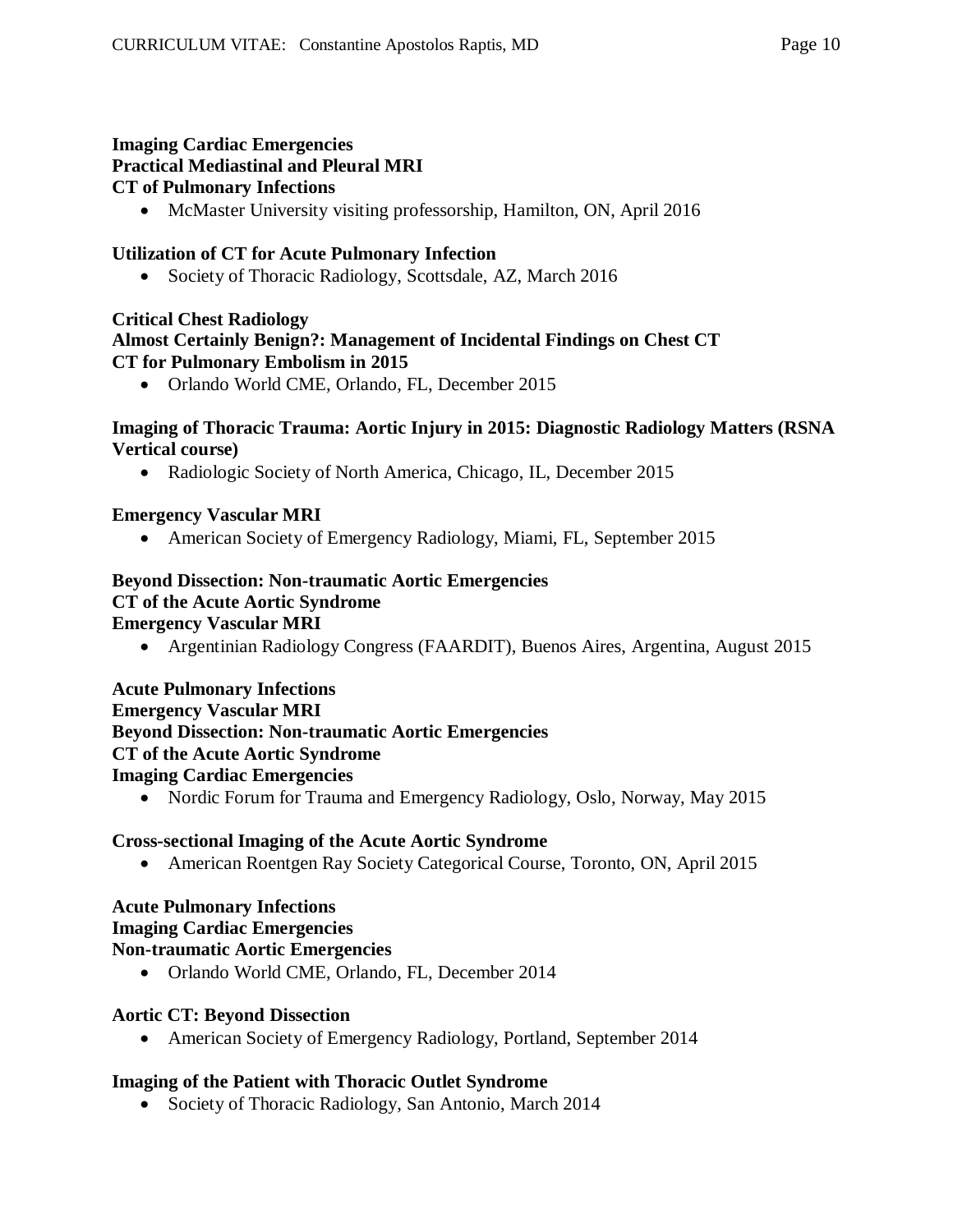## **TNM Staging of Lung Cancer**

- Los Angeles Kaiser Permanente Radiology Rounds, September 2013
- St. Louis University Radiology Rounds, November 2013
- Barnes-Jewish Hospital Pulmonary and Critical Care Fellows Conference, March 2015

## **Chest Radiology: Primer for Medicine Residents**

Barnes-Jewish Hospital Medicine Rounds, St. Louis, October 2013

## **Thoracic Trauma: Case based presentation of usual and unusual diagnoses**

American Society of Emergency Radiology, Boston, September 2013

## **MRI of the Chest in 2013 and Beyond: Current Uses and Future Directions**

Barnes-Jewish Hospital Pulmonary Grand Rounds, St. Louis, February 2013

## **Chest Radiology: Primer for ED Residents**

 Barnes-Jewish Hospital Emergency Medicine Rounds, St. Louis, February 2013 and March 2015

## **Emergency Vascular MRI/MRA: siMpleR Is better (RSNA Refresher course)**

• Radiologic Society of North America, Chicago, November 2012 and 2013

## **Magnetic Resonance Angiography: Clinical scenarios, protocols, and new advances**

Barnes-Jewish Hospital Vascular Surgery Grand Rounds, December 2013

## **Body MR in the ER: Where we are…where can we go?**

• American Society of Emergency Radiology, New Orleans, September 2012

## **Cardiothoracic Board Review**

- University of Missouri, Columbia, MO, March 2010, 2015, 2016
- University of Mississippi, Jackson, Mississippi, March 2010-2013
- University of Puerto Rico, San Juan, PR, March 2011-2013

## **CONSULTING RELATIONSHIPS AND BOARD MEMBERSHIPS:**

Speaker's bureau for Lantheus Medical Imaging (2010-2012)

## **RESEARCH SUPPORT:**

Lantheus Medical Imaging (9/2010-9/2013): Co-PI on 30k grant awarded to investigate the use of Gadofosveset trisodium (Ablavar), a blood pool MRI contrast agent, in the evaluation of pulmonary embolism by MRI.

MIR Research Funding (6/2015-6/2017): PI on 10k internal grant given for study of 4D-Flow Imaging of patients with Type B Aortic Dissection.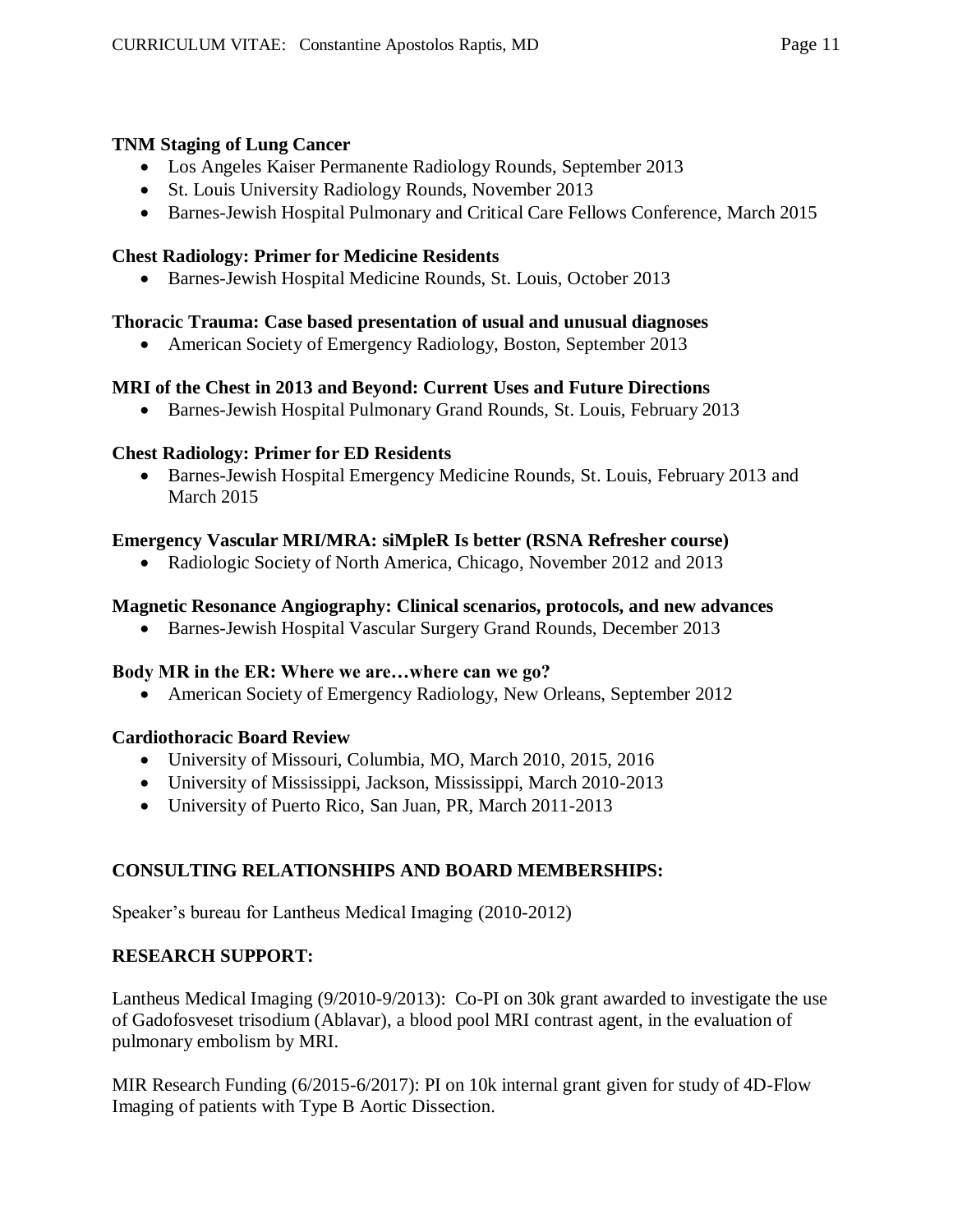#### **TRAINEE/MENTEE/SPONSORSHIP RECORD:**

Graduated medical student mentees:

Caroline Robb (2013-2018): Mentored as undergraduate and medical student. Currently is a resident at the Mallinckrodt Institute of Radiology.

Current radiology resident mentees:

Caroline Robb (2019-present) Kaitlin Marquis (2019-present) Aria Nazeri (2018-present)

Graduated radiology resident mentees:

Rehan Nizamuddin (2018-2021) Joshua Fage (2015-2019) Kristy Ratkowski (2015-2019) Adam Sipe (2015-2017) Preston Eiswirth (2014-2018) Devin Vaswani (2014-2018) Kareem Mawad (2011-2015) Noushin Yahyavi (2010-2014) Joseph Owen (2010-2014) Guillermo Gonzalez-Araiza (2010-2014) David Slat (2010-2014)

#### **BIBLIOGRAPHY:**

Peer Reviewed Manuscripts

Steinbrecher KL, Marquis KM, Bhalla S, Mellnick MM, Ohman JW, **Raptis CA.** "CT of the Difficult Acute Aortic Syndrome." *Radiographics.* Accepted, in press.

Naeem M, Hoegger MJ, Petraglia FW, Ballard DH, Zulfiqar M, Patlas MN, **Raptis CA**, Mellnick VM. "CT of Penetrating Abdominopelvic Trauma." *Radiographics*. 2021 May 21. (Online ahead of print)

Expert Panel on Thoracic Imaging, including **Raptis CA**. "ACR Appropriateness Criteria Intensive Care Patients." *J Am Coll Radiol*. 2021 May;18(5S):S62-72.

Kligerman SJ, Kay FU, **Raptis CA**, Henry TS, Sechrist JW, Walker CM, Vargas DB, Filev PD, Chung MS, Digumarthy SR, Ropp AM, Mohammed TL, Pope KW, Marquis KM, Chung JH, Kanne JP. "CT Findings and Patterns of E-Cigarette or Vaping Product Use-Associated Lung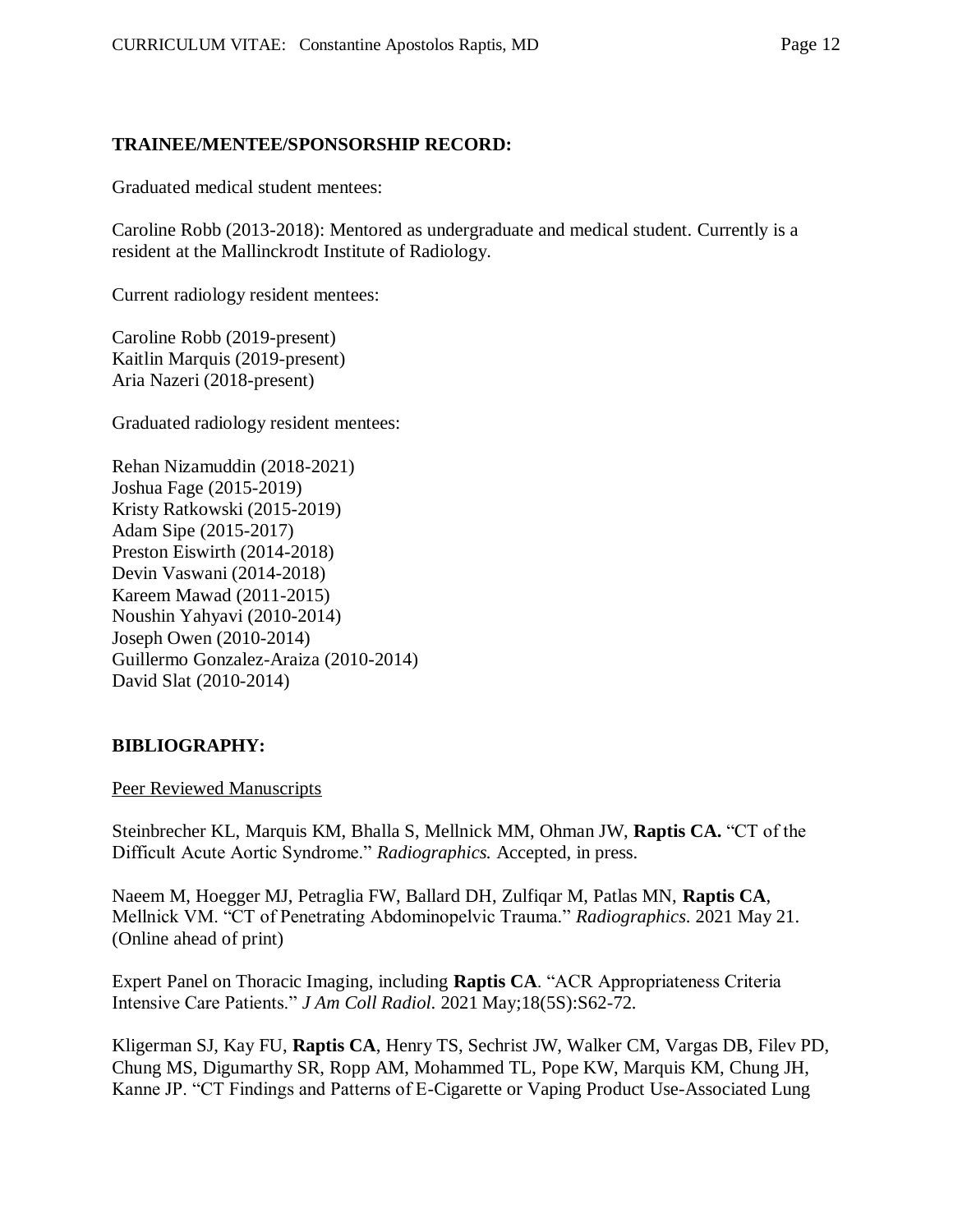Injury: A Multicenter Cohort of 160 Cases." *Chest*. 2021 May 3:S0012-3692. (Online ahead of print)

Marquis KM, **Raptis CA**, Rajput MZ, Steinbrecher KL, Henry TS, Rossi SE, Picus D, Bhalla S. "CT Evaluation of Hemoptysis." *Radiographics*. 2021 May-Jun; 41(3):742-761.

Hammer MM and **Raptis CA**. "COVID-19 and Pulmonary Thromboembolism." (Comment) *Radiology*. 2021 May;299(2):E252.

Ludwig DR, **Raptis CA**, Broncano J, Bhalla S, Luna A. "Role of MRI in the Evaluation of Thoracoabdominal Emergencies." *Top Magn Reson Imaging*. 2020 Dec; 29(6):355-370.

**Raptis CA**, Hammer MM, Henry TS, Hope MD, Schiebler ML, van Beek EJR. "What Do We Really Know About Pulmonary Thrombosis in COVID-19 Infection" *J Thoracic Imaging.* 2020 Nov1;35(6):341-343.

**Raptis CA,** Hammer MM, Short RG, Shah A, Bhalla S, Bierhals AJ, Filev PD, Hope MD, Jeudy J, Kligerman SJ, Henry TS. "Chest CT and Coronavirus Disease (COVID-19): A Critical Review of the Literature to Date." *AJR Am J Roentgenol*. 2020 Oct;215(4):839-842.

Anderson JF, **Raptis C,** Bhalla S. "Performance of Computed Tomographic Pulmonary Angiography Compared With Standard Chest Computed Tomography for Identification of Solid Organ, Serosal, and Nodal Findings." *J Thorac Imaging.* 2020 Sep;35(5):294-301.

Naeem M, Ballard DH, Jawad H, **Raptis C,** Bhalla S. "Noninfectious Granulomatous Diseases of the Chest." *Radiographics.* 2020 Jul-Aug;40(4):1003-1019.

Hope MD, **Raptis CA,** Henry TS. "Chest Computed Tomography for Detection of Coronavirus Disease 2019 (COVID): Don't Rush the Science." *Ann Intern Med*; 2020 Jul 21;172(2):147-148.

Hammer MM, **Raptis CA,** Henry TS, Shah A, Bhalla S, Hope MD. "Challenges in the interpretation and application of typical imaging features of COVID-19." *Lancet Respir Med.* 2020 Jun; 8(6):534-536.

Hoegger ML, Shetty AS, Denner DR, Gould JE, Wahl RL, **Raptis CA**, Ballard DH. "A Snapshot of Radiology Training During the Early COVID-19 Pandemic." *Curr Probl Diagno Radiol*. 2020 Jun 20:S0363-0188(20)30127-4. (Online ahead of print)

Expert Panel on Thoracic Imaging, including **Raptis CA.** "ACR Appropriateness Criteria Hemoptysis." *J Am Coll Radiol.* 2020 May; 17(5S):S148-S159.

Ballard DH, Jokerst C, **Raptis CA,** Pilgram TK, Woodard PK. "Myocardial Cut-off Sign is a Sensitive and Specific Cardiac Computed Tomography and Magnetic Resonance Imaging Sign to Distinguish Left Ventricular Pseudoaneurysms from True Aneurysms." *J Thorac Imaging.* 2020 May 15. (Online ahead of print)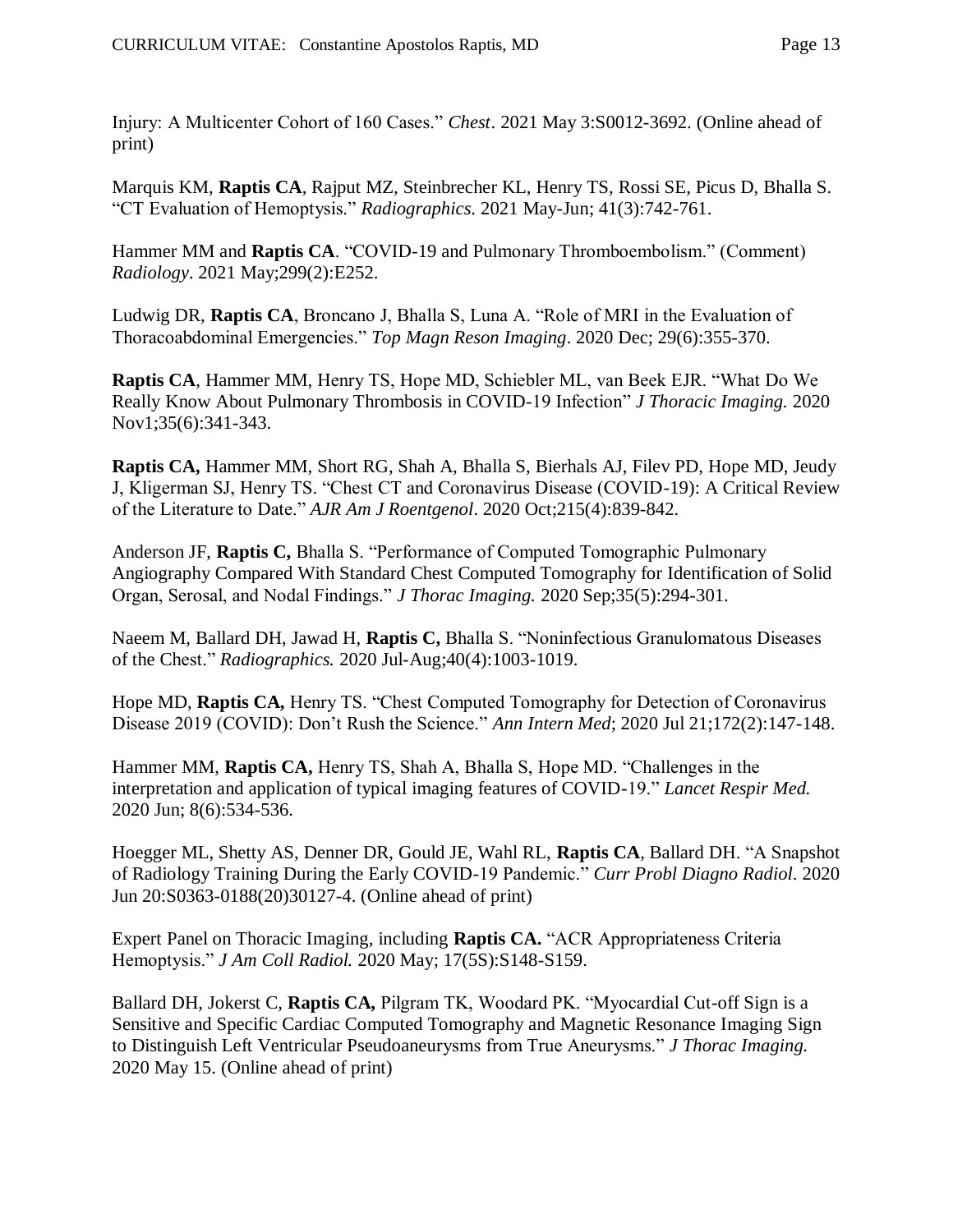Isikbay M, Hope MD, **Raptis CA**, Shah A, Bierhals AJ, Bhalla S, Hammer MM, Kligerman SJ, Jeudy J, Filev PD, Henry TS. "CT on the Diamond Princess: What Might This Tell Us About Sensitivity for COVID-19." *Radiol Cardiothoracic Imaging*. 2020 Apr 20; 2(2):e200155.

Hope MD, **Raptis CA,** Shah A, Hammer MM, Henry TS, six signatories. "A Role for CT in COVID-19? What the data really tell us so far." *Lancet*; 2020 Apr 11; 395(10231):1189-1190.

Kligerman S, **Raptis CA,** Larsen B, Henry TS, Caporale A, Tazelaar H, Schiebler ML, Wehrli FW, Klein JS, Kanne J. "Radiologic, Pathologic, Clinical, and Physiologic Findings of Electronic Cigarette or Vaping Product Use-associated Lung Injury (EVALI): Evolving Knowledge and Remaining Questions." *Radiology*; 2020 Mar; 294 (3):491-505.

Henry TS, Kligerman SJ, **Raptis CA,** Mann H, Sechrist JW, Kanne JP. "Imaging Findings of Vaping-Associated Lung Injury." *AJR Am J Roentgenol;* 2020 Mar; 214(3):498-505.

Ballard DH, Mazaheri P, **Raptis CA**, Lubner MG, Menias CO, Pickhardt PJ, Mellnick VM. "Fournier Gangrene in Men and Women: Appearance on CT, Ultrasound, and MRI and What the Surgeon Wants to Know." *Can Assoc Radiol J.* 2020 Feb;71(1):30-39.

Ludwig DR, Shetty AS, Broncano J, Bhalla S, **Raptis CA.** "Magnetic Resonance Angiography of the Thoracic Vasculature: Technique and Applications." *J Magn Reson Imaging.* 2020 Feb 14.

Hammer MM, Barile M, Bryson W, Bhalla S, **Raptis CA**. "Errors in Interpretation of Magnetic Resonance Imaging for Thymic Lesions." *J Thorac Imaging*. 2109 Nov;34(6):351-355.

Green DB, Vargas D, Reece TB, **Raptis CA**, Johnson WR, Truong QA. "Mimics of Complications in the Postsurgical Aorta at CT." *Radiol Cardiothoracic Imaging*. 2019 Oct 31;1(4):e190080.

**Raptis CA**, Ludwig DR, Hammer MM, Luna A, Broncano J, Henry TS, Bhalla S, Ackman JB. "Building blocks for thoracic MRI: Challenges, sequences, and protocol design." *J Magn Reson Imaging*. 2019 Sep;50(3):682-701.

Azizaddini S, **Raptis C**, Bhalla S**.** "Imaging of the Acute Aortic Syndrome." *ARRS categorical course.* May 2019.

Broncano J, Alvarado-Benavides AM, Bhalla S, Alvarez-Kindelan, **Raptis CA**, Luna A. "Role of advanced magnetic resonance imaging in the assessment of malignancies of the mediastinum." *World J Radiol*; 2019 Mar;11(3):27-45.

Shetty A, Sipe AL, Zulfiqar M, Tsai, R, Raptis DA, **Raptis CA**, Bhalla S. "In-Phase and Opposed-Phase Imaging: Applications of Chemical Shift and Magnetic Susceptibility in the Chest and Abdomen." *Radiographics*. 2019 Jan-Feb;39(1):115-135.

Raptis DA, Bhalla S, **Raptis CA**. "Computed Tomographic Imaging of Cardiac Trauma." *Radiol Clin North Amer*; Jan 2019; 57(1):201-212.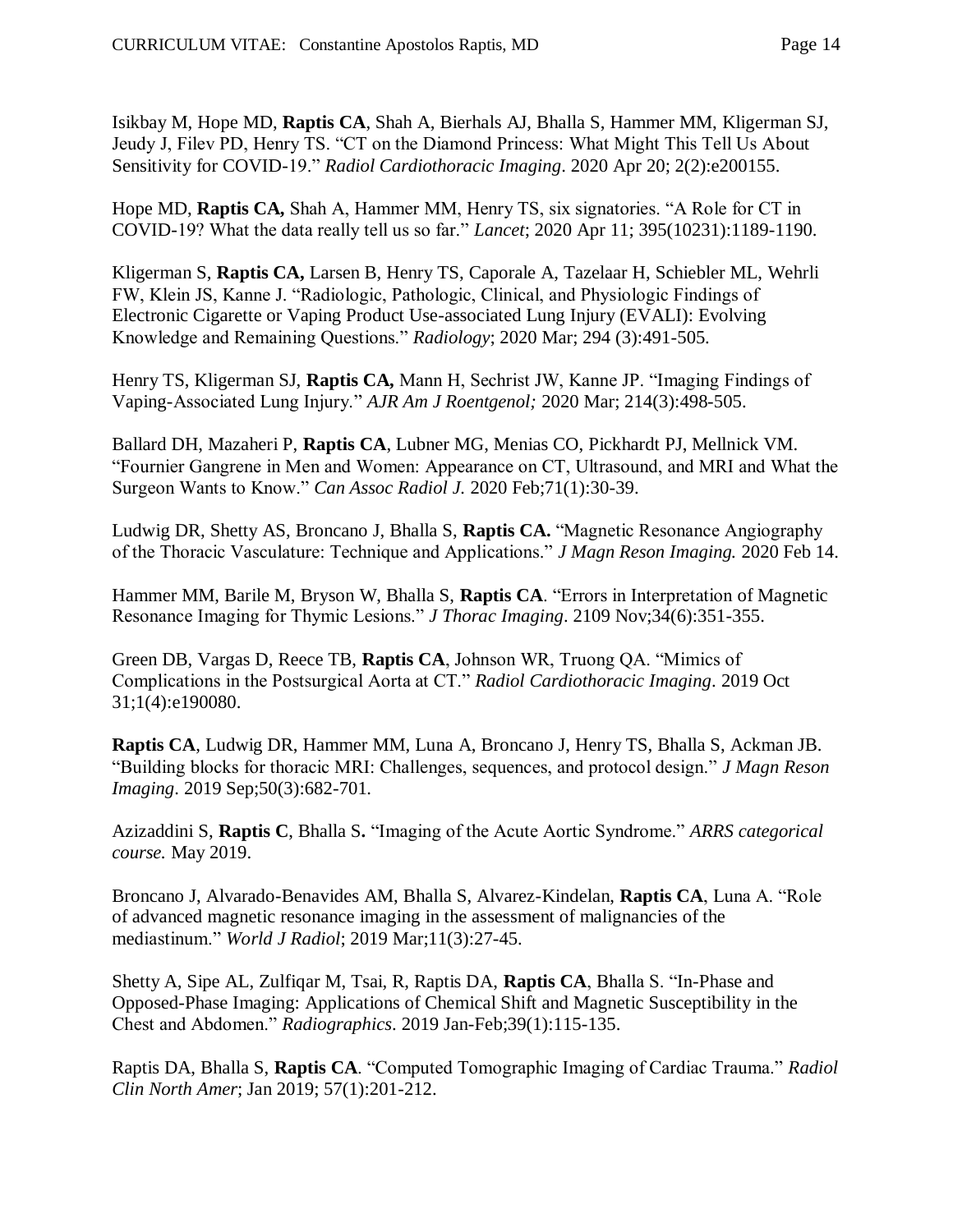Mazaheri P, Ballard DH, Neal K, Raptis DA, Shetty AS, **Raptis CA**, Mellnick VM. "CT of Gastric Volvulus: Interobserver Reliability, Radiologists' Accuracy, and Imaging Findings." *AJR Am J Roentgenol*. 2019 Jan;212(1):103-108.

Ballard D, Raptis C, Guerra J, Punch L, Ilahi O, Kirby J, **Mellnick VM.** "Preoperative Computed Tomography Findings and Interobserver Reliability of Fournier's Gangrene." *AJR Am J Roentgenol*. 2018 Nov;211(5):1051-1057.

Broncano J, Vargas D, Bhalla S, Cummings KW, **Raptis CA**, Luna A. "CT and MR Imaging of Cardiothoracic Vasculitis." *Radiographics*. 2018 Jul-Aug;38(4):997-1021.

Silva JNA, Southworth M, **Raptis C**, Silva J. "Emerging applications of virtual reality in cardiovascular medicine." *JACC Basic Transl Sci*. 2018 Jun;3(3):

Rajput Z, Raptis DA, **Raptis C**, Bhalla S. "Imaging of Acute Traumatic Aortic Injury." *Curr Radiol*. 2018 June; 6(6)

Fox Hanson K, Birinyi P, Walker R, **Raptis C**, Chernock R, Coppens J, Schwetye KE. "Melanoma mimicking malignant peripheral nerve sheath tumor with spread to the cerebellopontine angle: Utility of next-generation sequencing in diagnosis." *Case Rep Pathol*. 2018 Jun.

**Raptis C**, Robb C, Bhalla S. "T Staging of Lung Cancer: Essential Concepts for the Radiologist." *Radiol Clin North Amer*. 2018 May; 56(3):391-398.

Tsai R, Raptis D, **Raptis C,** Mellnick VM. "Complications After Gynecologic and Obstetric Procedures: A Pictorial Review." *Curr Probl Diagn Radiol.* 2018 May-Jun; 47(3): 189-199.

Tsai R, Raptis D, **Raptis C**, Mellnick VM. "Traumatic abdominal aortic injury: clinical considerations for the diagnostic radiologist." *Abdom Radiol*. 2018 May; 43(5):1084-1093.

Robb C, **Raptis C.** "Computed Tomography in the Diagnosis of Acute Pulmonary Embolism." *ARRS categorical course in Imaging in the ED: A Practical Update of Emergency Radiology.*  April 2018.

Robb C, Bhalla S, **Raptis C.** "Pitfalls in the Diagnosis of Acute Pulmonary Embolism on Computed Tomography: Common Pathologic and Imaging Mimics." *Curr Radiol.* 2018 April; 6(4)

Ballard DH, Pennington GP 2nd, Pennington GP, Johnson J, Bhalla S, **Raptis C.** "Necrotizing Infection of the Heart." *Clin Imaging.* 2018 Feb ; 51:111-113

Jawad H, **Raptis C,** Schuerer D, Mellnick VM. "Single-contrast computed-tomography for detecting bowel injuries in penetrating abdominopelvic trauma." *AJR Am J Roentgenol.* 2018 Feb 7: 1-5.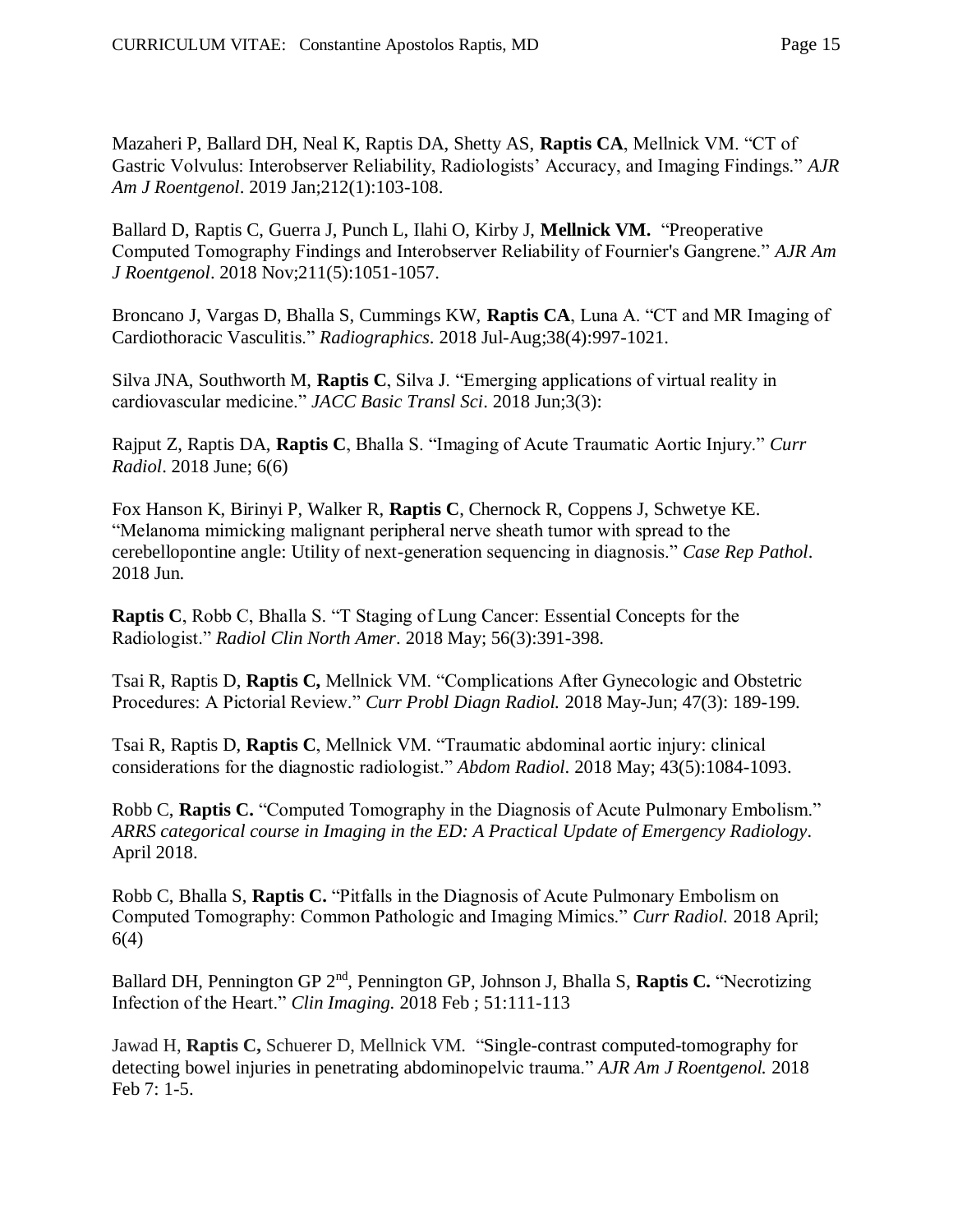**Raptis CA**, McWilliams S, Ratkowski, Bronacno J, Green D, Bhalla S. "Mediastinal and Pleural MRI: Practical Approach for Daily Practice." *Radiographics*. 2018 Jan –Feb; 38(1): 37-55.

McWilliams SR, Smith C, Oweis Y, Mawad K, **Raptis C**, Mellnick V. "The Clinical Impact of Resident-attending Discrepancies in On-call Radiology Reporting: A Retrospective Assessment." *Acad Radiol.* 2018 Jan 12. S1076-6332.

Tsai R, **Raptis CA,** Fowler KJ, Owen JW, Mellnick VM. "MRI of Suspected Appendicitis During Pregnancy: Inter-radiologist Agreement, Indeterminate Interpretation, and the Meaning of Non-Visualization of the Appendix." *Br J Radiol*. 2017 Nov; 90(1079).

Plowman RS, Javidan-Nejad C, **Raptis CA,** Katz DS, Bhalla S, Cornejo P, Menias CO. "Imaging of Pregnancy-related Vascular Complications." *Radiographics* 2017 Jul-Aug; 37(4):1270-1289.

Viets ZJ, **Raptis CA,** Fowler KJ, Hildebolt CF, Yano M. "Magnetic resonance imaging of first trimester pregnancy: expected intrauterine contents in relation to gestational age." *Abdom Radiol.* 2017 Sep; 42(9):2334-2339.

Hammer MM, Raptis DA, Mellnick VM, Bhalla S, **Raptis CA.** "Traumatic injuries of the diaphragm: overview of imaging findings and diagnosis." *Abdom Radiol.* 2017 Apr; 42(4): 1020- 1027.

Lee MH, Meyers N, **Raptis CA**, Mellnick V. "Interobserver reliability for computed tomography findings of adnexal torsion." *Emerg Radiol.* 2017 Feb; 24(1):21-24.

Guniganti P, Lewis S, Rosen A, Connolly S, **Raptis C,** Mellnick V. "Imaging of acute anorectal conditions with CT and MRI." *Abdom Radiol.* 2017 Feb;42(2): 403-422.

Sipe A, McWilliams SR, Saling L, **Raptis C**, Mellnick V, Bhalla S. "The red connection: a review of aortic and arterial fistulae with an emphasis on CT findings." *Emerg Radiol.* 2017 Feb; 24(1):73-80.

Owen JW, **Raptis C.** "Emerging Clinical Applications of 4D Flow MR in the Heart and Aorta." Curr Radiol Reports. 2016 Oct; 4 (62)

Sridhar S, **Raptis C**, Bhalla S. "Imaging of Blunt Thoracic Trauma." Semin Roentgenol. 2016 Jul; 51(3):203-214.

Tsai R, **Raptis CA**, Scheurer D, Mellnick VM**.** "Computed Tomography Appearance of Traumatic Inferior Vena Cava Injury." *Am J Roent.* 2016 Oct; 207: 1-7.

**Raptis CA**, Sridhar SS, Thompson RW, Fowler KJ, Bhalla S. "Imaging of the patient with thoracic outlet syndrome." *Radiographics*. 2016 Jul-Aug; 36(4): 984-1000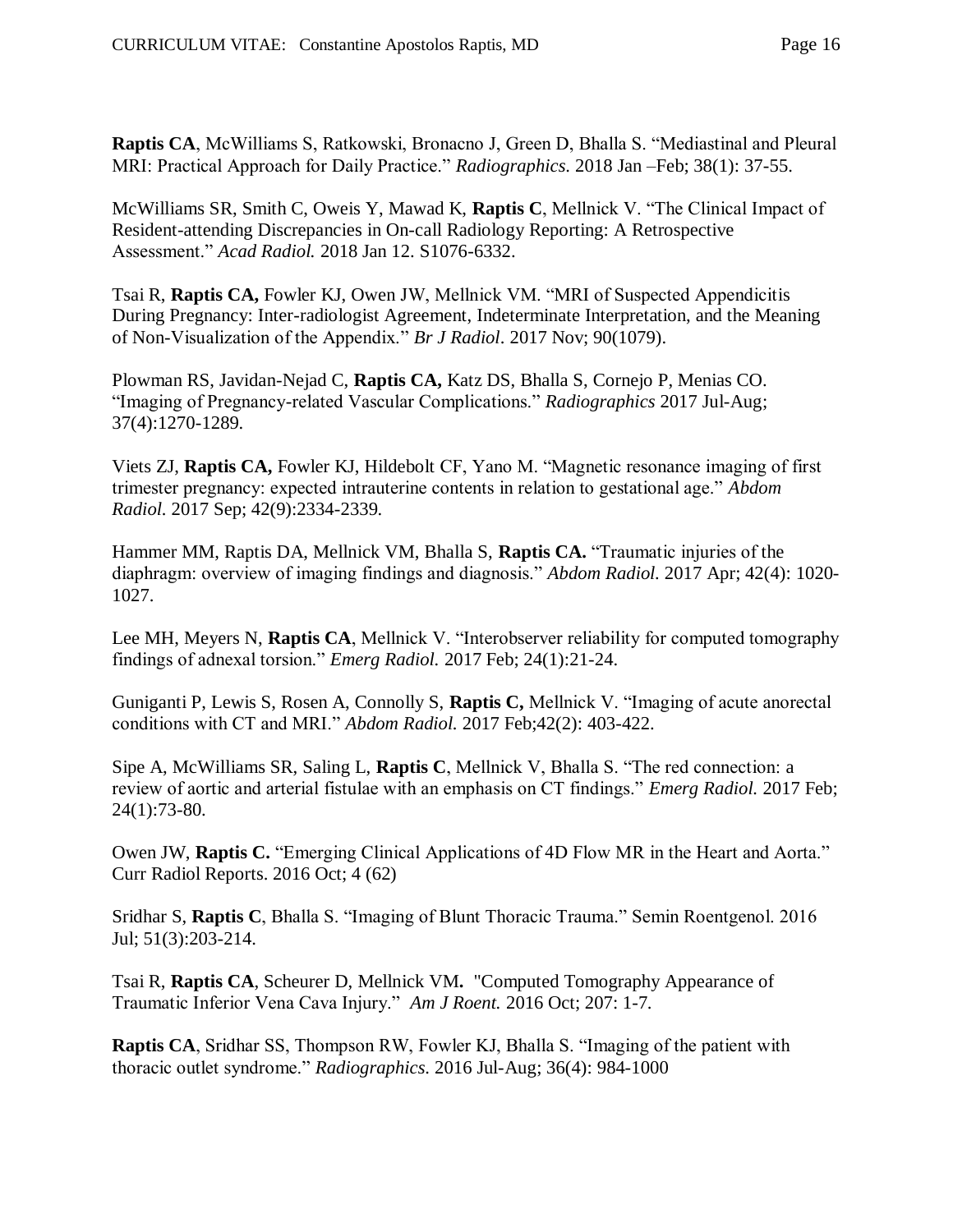Winfield RD, Mellnick VM, Chamieh J, Nohra E, Ramirez R, **Raptis C**, Turnbull IR, Bochicchio K, Reese S, Spinella PC, Bochicchio GV. "Adipose Tissue Location and Contribution to Postinjury Hypercoagulability." *J Trauma Acute Care Surgery*. 2016 Jul;81(1):79-85.

Mellnick VM, **Raptis CA**, McWilliams S, Picus D, Wahl, R. "On-Call Radiology Resident Discrepancies: Categorization by Patient Location and Severity." *J Am Coll Radiol.* 2016 Jun 17. pii. S1546-1440.

Hammer MM, Mellnick VM, Cummings K, Bhalla S, **Raptis C**. "Imaging in blunt cardiac injury: Computed tomographic findings in cardiac contusion and associated injuries." *Injury.*  2016 May; 47(5): 1025-30.

Wallace A, **Raptis C,** Mellnick VM. "Imaging of Bowel Ischemia." *Current Radiology Reports*. 2016; 4:29.

Guniganti P, Bradenham CH, **Raptis CA**, Menias CO, Mellnick V. "CT of Gastric Emergencies." *Radiographics*. 2015 Nov-Dec; 35(7): 1909-21.

Hammer MM, Mellnick VM, **Raptis CA**, Schmidt R, Fowler KJ. "Peripheral Restricted Diffusion: A common appearance of hepatic abscesses." *J Comput Assist Tomogr.* 2015 Nov-Dec; 39(6): 890-95.

Green DB, **Raptis CA,** Hete-Garin IA, Bhalla S. "Negative Computed Tomography for Acute Pulmonary Embolism: Important Differential Diagnosis Considerations for Acute Dyspnea." *Radiol Clin N Am*. 2015 July; 53(4): 789-99.

Shetty AS, Mellnick VM, **Raptis C**, Loch R, Owen J, Bhalla S. "Limited utility of MRA for acute bowel ischemia after portal venous CT." *Abdom Imaging.* 2015 Oct; 40(8): 3020-28.

**Raptis CA,** Hammer MM, Raman KG, Mellnick VM, Bhalla S. "Acute Traumatic Aortic Injury: Practical considerations for the diagnostic radiologist." *J Thorac Imag.* 2015 May; 30(3): 202- 13.

Hammer MM, Bhalla S, **Raptis CA.** "Cross-sectional imaging in the diagnosis of the acute aortic syndrome." *ARRS 2015 Meeting Categorical Course Program*. 2015 April.

Manlove W, **Raptis CA,** Bhalla S. "Pitfalls in CT of the Aorta." *Semin Roengenol.* 2015 July; 50 (3) 229-34.

Chang ST, Nguyen DC, **Raptis C,** Menias CO, Gongfu Z, Wang-Gillam A, Linehan DC, Hawkins WG, Strasberg SM, Fields RC. "Natural history of pre-operative subcentimeter pulmonary nodules in patients with resectable pancreatic adenocarcinoma: a retrospective cohort study." *Ann Surg.* 2015 May; 261(5): 970-75.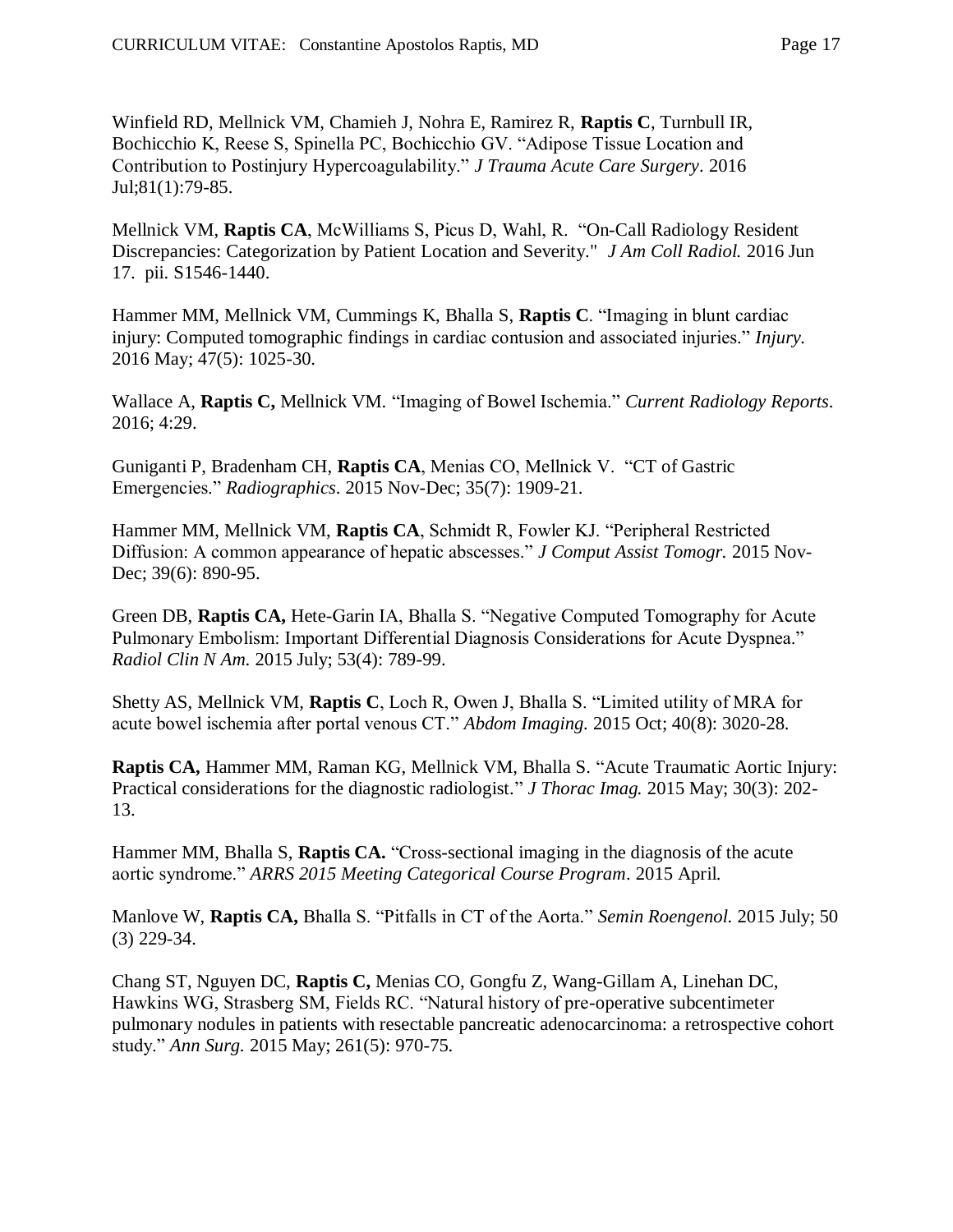Nicola R, Menias CO, Mellnick V, Bhalla S, **Raptis C,** Siegel C. "Sports-related genitourinary trauma in the male athlete." *Emerg Radiol.* 2015 Apr; 22(2):157-168.

Barnwell, J, **Raptis CA,** McConathy JE, Laforest R, Siegel BA, Woodard PK, Fowler K. "Beyond Whole-Body Imaging: Advanced Imaging Techniques of PET/MRI." *Clin Nucl Med* 2015 Feb; 40(2):e88-95.

Hammer MM, **Raptis CA,** Javidan-Nejad C, Bhalla S. "Accuracy of computed tomography findings in acute pericarditis." *Acta Radiol.* 2014 Dec;55(10):1197-202.

Fowler KJ, Dassopoulos T, **Raptis CA.** "Magnetic resonance enterography in the evaluation of Crohn's disease: a primer for the gastroenterologist." *Inflamm Bowel Dis*. 2014 Nov; 20(11):2179-88.

Mellnick VM, **Raptis CA,** Lonsford C, Lin M, Schuerer D. "Traumatic lumbar hernias: do patient or hernia characteristics predict bowel or mesenteric injury?" *Emerg Radiol;* 2014 Jun; 21(3): 239-43.

**Raptis CA,** Mellnick VM, Raptis DA, Kitchin D, Fowler KJ, Lubner M, Bhalla S, Menias CO. "Imaging of Trauma in the Pregnant Patient". *Radiographics.* 2014 May-Jun;34(3):748-63.

**Raptis CA,** Fowler KJ, Narra VR, Menias CO, Bhalla S. "Emergency Thoracic Vascular MRI: Protocols and Clinical Considerations." *Semin Roentgenol* 2014 Apr; 49(2):157-68.

Hammer MM, Flagg E, Mellnick VM, Cummings KW, Bhalla S, **Raptis CA.** "Computed tomography of blunt and penetrating diaphragmatic injury: sensitivity and inter-observer agreement of CT signs." *Emerg Radiol;* 2014 Apr; 21(2):143-149.

Fowler KJ, Maxwell J, Saad NE, Yano M, **Raptis CA,** Menias C, Narra V. "Magnetic resonance imaging of iatrogeny: understanding imaging artifacts related to medical devices." *Abdom Imaging.* 2014 Apr;39(2):411-423.

Lopez-Costa I, Bhalla S, **Raptis CA.** "Magnetic Resonance Imaging for Pulmonary Hypertension: Methods, Applications, and Outcomes." *Top Magn Reson Imaging;* 2014 Feb; 23(1):43-50.

Patel KR, Chernock R, Lewis JS Jr, **Raptis CA,** Al Gilani M, Dehner LP. "Lipomatous congenital melanocytic nevus presenting as a neck mass in a young adult." *Head Neck Pathol.*  2013 Dec; 7(4): 404-408.

Mellnick V, **Raptis C,** Raptis JA, Bhalla S. "Imaging of Left Ventricular Assist Device Complications." *J Thorac Imag.* 2013 Mar; 28(2):W35-41.

Fowler K, McConathy J, Khanna G, Dehdashti F, Benzinger TLS, Miller-Thomas M, Parsons M, **Raptis CA,** Grigsby P, Laforest R, Gropler R, Narra V, Siegel BA, Kotyk J, Priatna A,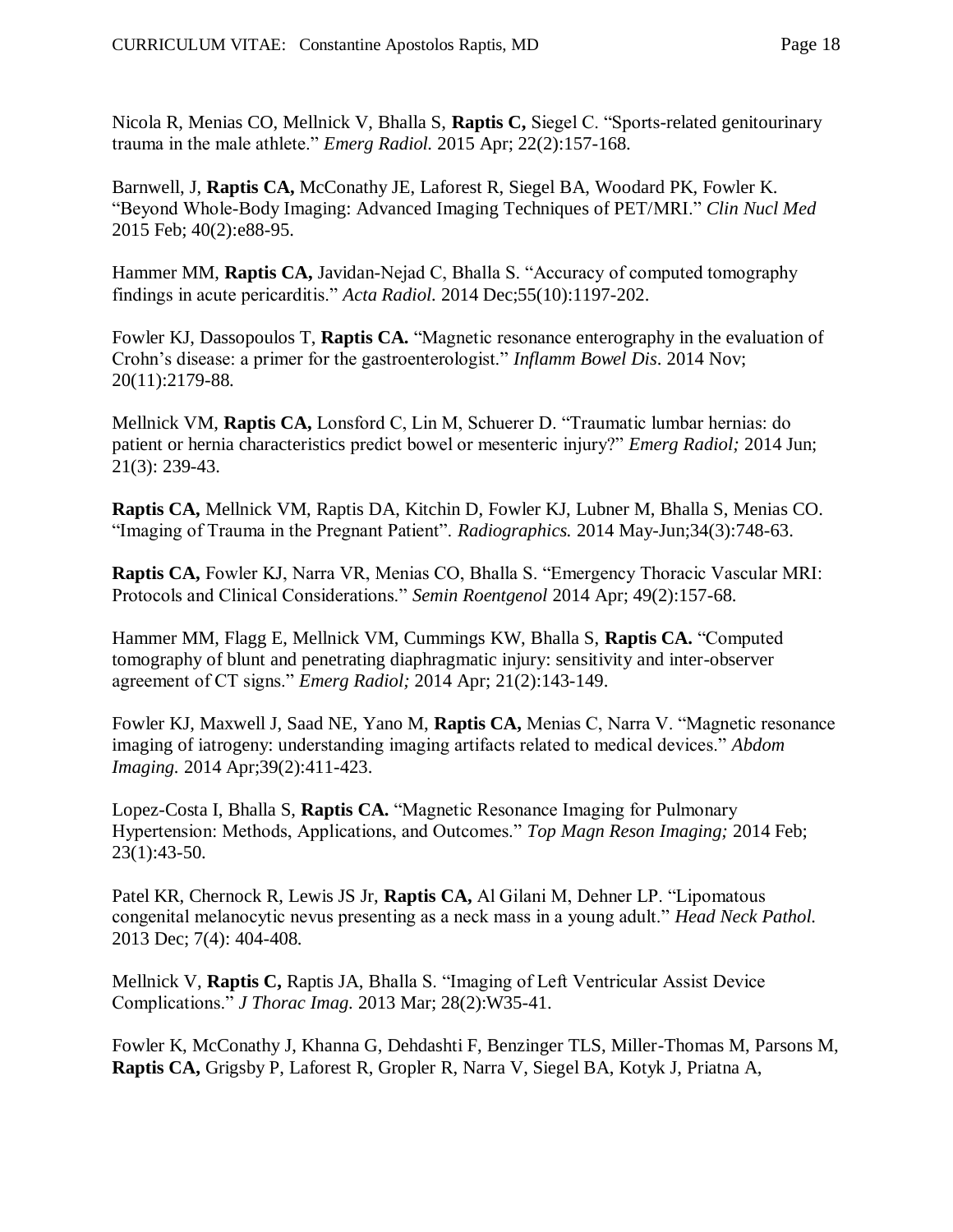McKinstry R, Woodard PK. "Simultaneous PET/MRI acquisition: Clinical potential in anatomically focused and whole-body examinations". *Appl Radiol;* 2013; 42(6):9-14.

**Raptis CA** and Bhalla S. "The 7<sup>th</sup> Edition of the TNM Staging for Lung Cancer: what the radiologist needs to know." *Radiol Clin North Am;* 2012, 50 (5): 915-933.

Esthappan J, Ma DJ, Narra VR, **Raptis CA**, Grigsby PW. "Comparison of Apparent Diffusion Coefficient Maps to T2-weighted images for target delineation in cervix cancer brachytherapy." *J Contemp Brachyther;* 2011, 3, 4: 193-198.

Ha CY, Kumar N, **Raptis CA,** Narra VR, Ciorba MA. "Magnetic Resonance Enterography: Safe and Effective Imaging for Stricturing Crohn's Disease." *Dig Dis Sci;* Epub June 2011.

Raptis DA, **Raptis CA,** Jokerst C, Bhalla S. "Erdheim Chester disease with interatrial septum involvement." *Journal of Thoracic Imaging;* 2011 Jun 15.

Esthappan J, Ma D, **Raptis CA,** Zhu J, Low D, Grigsby PW. "Use of diffusionweighted imaging for target delineation in 3D-MRI assisted cervix cancer brachytherapy." *Int J of Radiation Oncology Biology Physics;* 78 (3) November, 2010.

Ma DJ, Esthappan J, El Naqa I, Zhu J, **Raptis, CA,** Yang D, Apte A, Deasy J, Grigsby PW. "Apparent Diffusion Coefficient Values in Diffusion Weighted Magnetic Resonance Imaging is Correlated with Disease Progression in Cervical Cancer Patients." *Int J of Radiation Oncology Biology Physics;* 78 (3) November 2010

Ho ML, **Raptis CA,** Hulett R, McAllister W, Moran KJ, Bhalla S. "Adenomyotic cyst of the uterus in an adolescent." *Pediatric Radiology*; 38 (11) 1239-42. Aug. 5, 2008

**Raptis CA,** Levine MS, Rubesin SE, Laufer I, Katzka DA. "Transient failure of opening of the lower esophageal sphincter on upright esophograms: radiology and clinical findings." *British Journal of Radiology*; 78(129):411-415 ; May, 2005

**Raptis CA** and Pratt ST. "Two-photon spectroscopy of autoionizing states of ammonia." *Journal of Chemical Physics*; 115(6): 2483-2491 ; Aug. 8, 2001

**Raptis CA** and Pratt, ST. "Mode-dependent vibrational autoionization in aniline." *Journal of Chemical Physics*; 113(10): 4190-4202 ; Sep. 8, 2000

**Raptis CA** and Pratt ST. "Vibrational autoionization in Rydberg states of ammonia." *Physical Review Letters*; 84(22): 5078-81; May 29, 2000

**Raptis CA,** Bacon JA, and Pratt ST. "Double-resonance spectroscopy of autoionizing states of ammonia." *Journal of Chemical Physics*; 112(6): 2815-25 ; Feb. 8, 2000

**Raptis CA** and Pratt ST. "Rotational interactions in autoionizing Rydberg states of ammonia." *Chemical Physics Letters*; 303: 281-88 ; April, 1999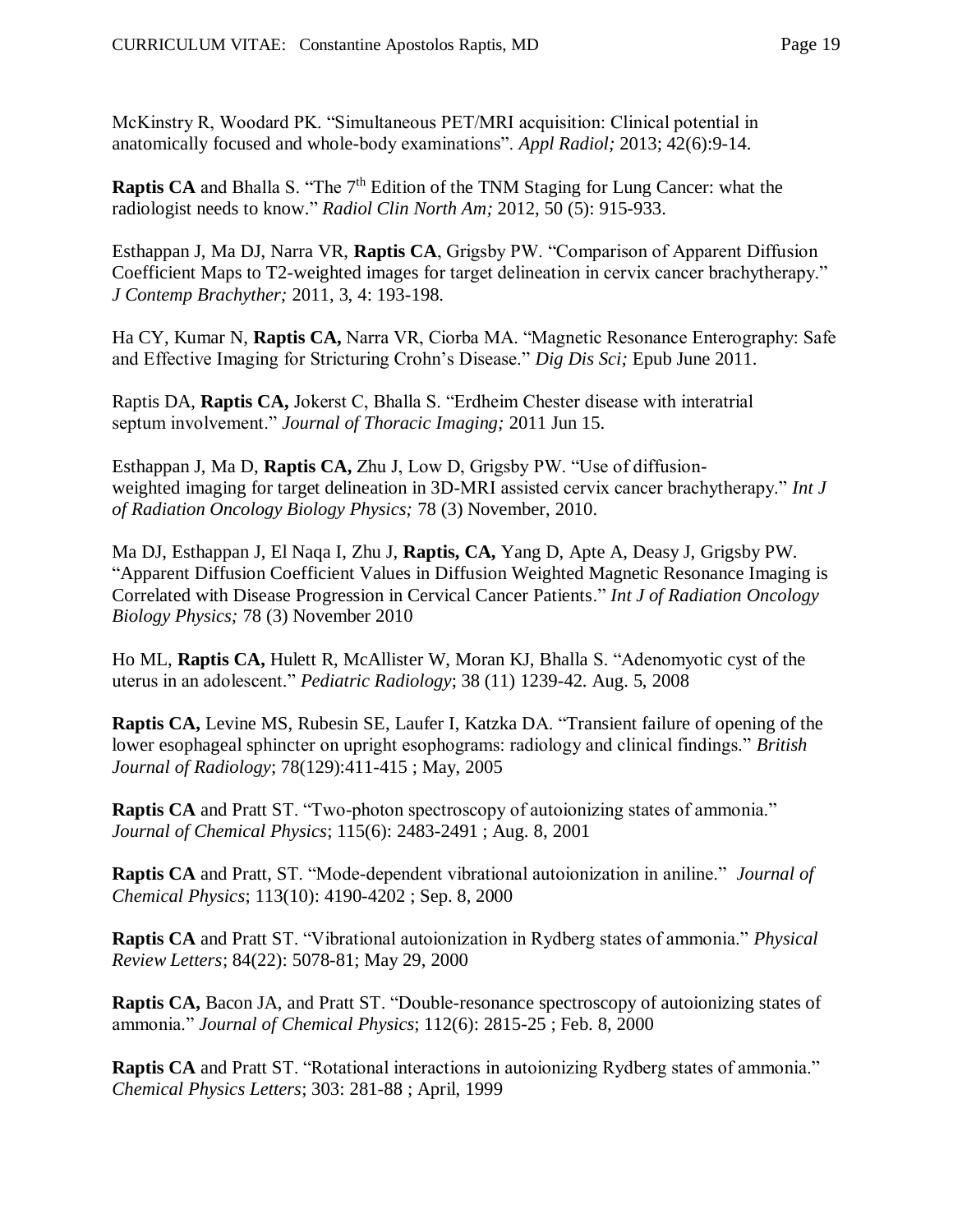#### Book Chapters:

Steinbrecher KL, Marquis KM, **Raptis CA**. "CT of the Acute Aortic Syndrome." *Atlas of Emergency Imaging from Head-to-Toe.* New York: Springer *In Press.*

Ludwig DR, Bhalla S, **Raptis CA.** "Cross-sectional imaging in thoracic outlet syndrome." *Thoracic Outlet Syndrome.* New York: Springer *In press.*

Oppenheimer D, Raptis CA, **Mellnick VM.** "Imaging of Bowel Obstruction and Ischemia." *MDCT and MR Imaging of Acute Abdomen.* New York: Springer 2018.

Olsen A, Nicola R, **Raptis C**, Patlas M. "Traumatic Diaphragmatic Injuries." *Emergency Radiology of the Chest and Cardiovascular System* ed by Scaglione M et al. Springer, 2017.

Mellnick VM, **Raptis CA**, Heiken JP, Bhalla S. "Diagnostics." *The Ruptured Abdominal Aortic Aneurysm.* Starnes B, Mehta M, Veith F. New York: Springer, 2017.

Agarwal S, **Raptis C**, Bhalla S. "Thoracic Trauma." *Problem Solving in Chest Imaging* ed. By Digumarthy S. Elsevier, 2016.

**Raptis CA** and Bhalla S. "Acute aortic syndrome", "Chest trauma: non-vascular injuries", "Pulmonary thromboembolic disease", "Pulmonary hypertension", "Sickle cell disease", and "Thoracic vascular injury". (6 chapters) in *Rotations in Radiology* ed. by Bhalla S, Rosado de Christensen M, and Abbott G. Oxford University Press, 2016.

Manlove W, Fowler KJ, Mellnick V, Menias CO, **Raptis CA.** "Role of MRI in Trauma in the Pregnant Patient" in *MRI of Fetal and Maternal Diseases in Pregnancy* ed. by Masselli G. Springer, 2016.

Bhalla S and **Raptis CA.** "Vascular Chest Emergencies" in *Problem Solving in Emergency Radiology* ed. by Mirvis SE, Soto JA, Shanmuganathan K, et al. Elsevier, 2015.

**Raptis CA,** Fowler KT, Narra VR. "Advanced Imaging of Thoracic Outlet Syndrome" in *Thoracic Outlet Syndrome* ed. by Ilig K. Springer, 2013.

**Raptis CA,** Fowler KT, Narra VR. "Magnetic Resonance Angiography Techniques" in *Problem Solving in Cardiovascular Radiology* ed. by Abarra S. Elsevier, 2012.

Non-peer Reviewed Publications

ACR Self-Assessement Module: CPI Emergency Imaging Special Edition. Ed. by Katz D (**Raptis CA** a contributing author). Published 2020 by ACR.

ACR In service exam: Exam question contributor. (2013-present).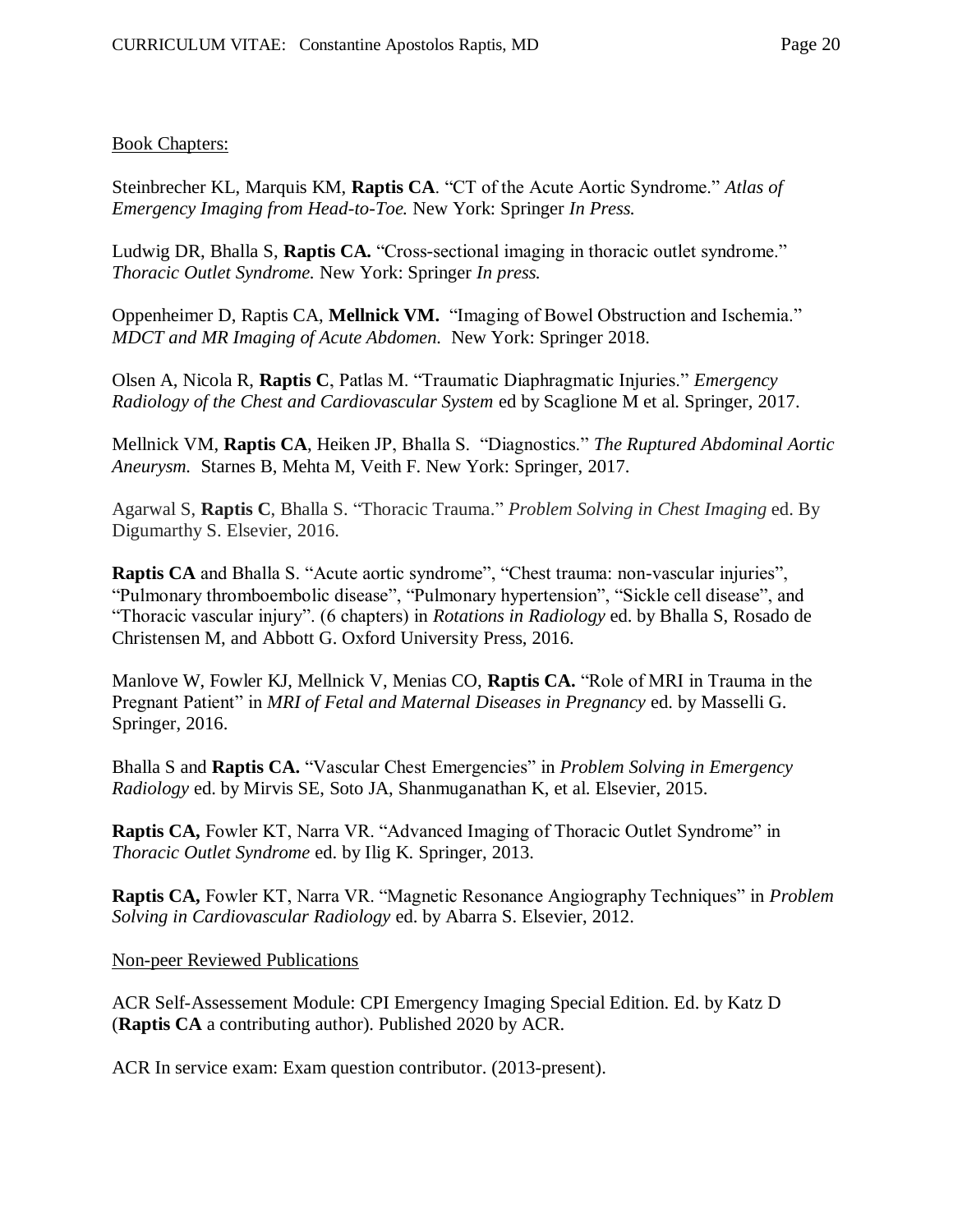ACR Self-Assessement Module: CPI Emergency Imaging Special Edition. Ed. by Katz D (**Raptis CA** a contributing author). Published 2013 by ACR.

**Raptis CA,** Bhalla S, Woodard PK. Hypogenetic venolobar syndrome. STR Case of the Month. Online: Mar. 2012.

Fowler KJ, Dehdashti F, Benzinger T, Miller-Thomas M, McConathy J, Parsons M, Shetty V, **Raptis CA,** Grigsby P, Woodard PK, Laforest R, Gropler RJ, Narra V, Siegel BA, Kotyk J, Priatna A, McKinstry R. "Clinical Experience with Simultaenous MR-PET Acquisition: Developing Optimal Protocols for Anatomically Focused and Whole-Body Examinations." MAGNETOM Flash Jan 2012.

Woodard PK, Priatna A, Love S, McNeal G, Broderick P, Billadello J, **Raptis CA,** Singh G. "Pediatric Congenital Heart MR Imaging at 3T and 1.5T Systems." MAGNETOM Flash Feb. 2011.

#### Scientific Abstracts and Presentations:

Steinbrecher KL, Bhalla S, Kansagra A, Goyal M, Bierhals A, **Raptis CA**. "Utilization of chest computed tomography for emergent COVID-19 risk assessment in suspected acute stroke patients." Society of Thoracic Radiology, Virtual Meeting, March 2020.

Gagnon MH, Steinbrecher K, Mellnick VM, **Raptis CA**, Parsons M. Don't Go Head Over Wheels: A head to toe review of motorized scooter related trauma. American Society of Emergency Radiology, Scottsdale, AZ, September 2019.

Stone R, Robb C, Patlas M, **Raptis C**, Mellnick V. Combined CT pulmonary angiography of the chest with portal venous phase abdomen and pelvis CT protocol: experience in the emergency department of a quaternary academic medical center. American Society of Emergency Radiology Annual Meeting, Washington D.C., September 2018.

Robb C, Fowler K, Bierhals A, Chapman W, **Raptis C.** Impact of Pre-Transplantation Computed Tomography on Organ Donation in Patients Who Have Suffered Terminal Events. Oral Presentation at 12<sup>th</sup> World Congress of the International Hepato-Biliary Association; 2016 Apr 20-23; Sao Paolo, Brazil.

Robb C, Fowler K, Bierhals A, Chapman W, **Raptis C.** Impact of Pre-Transplantation Computed Tomography on Organ Donation in Patients Who Have Suffered Terminal Events. American Society of Transplant Surgeons 16h Annual State of the Art Winter Symposium; 2016 Jan 14-17; Miami, FL.

Robb C, Fowler K, Bierhals A, Chapman W, **Raptis C.** Impact of Pre-Transplantation Computed Tomography on Organ Donation in Patients Who Have Suffered Terminal Events. Washington University School of Medicine Research Training Symposium and Poster Session; 2015 Oct 22; St. Louis, MO.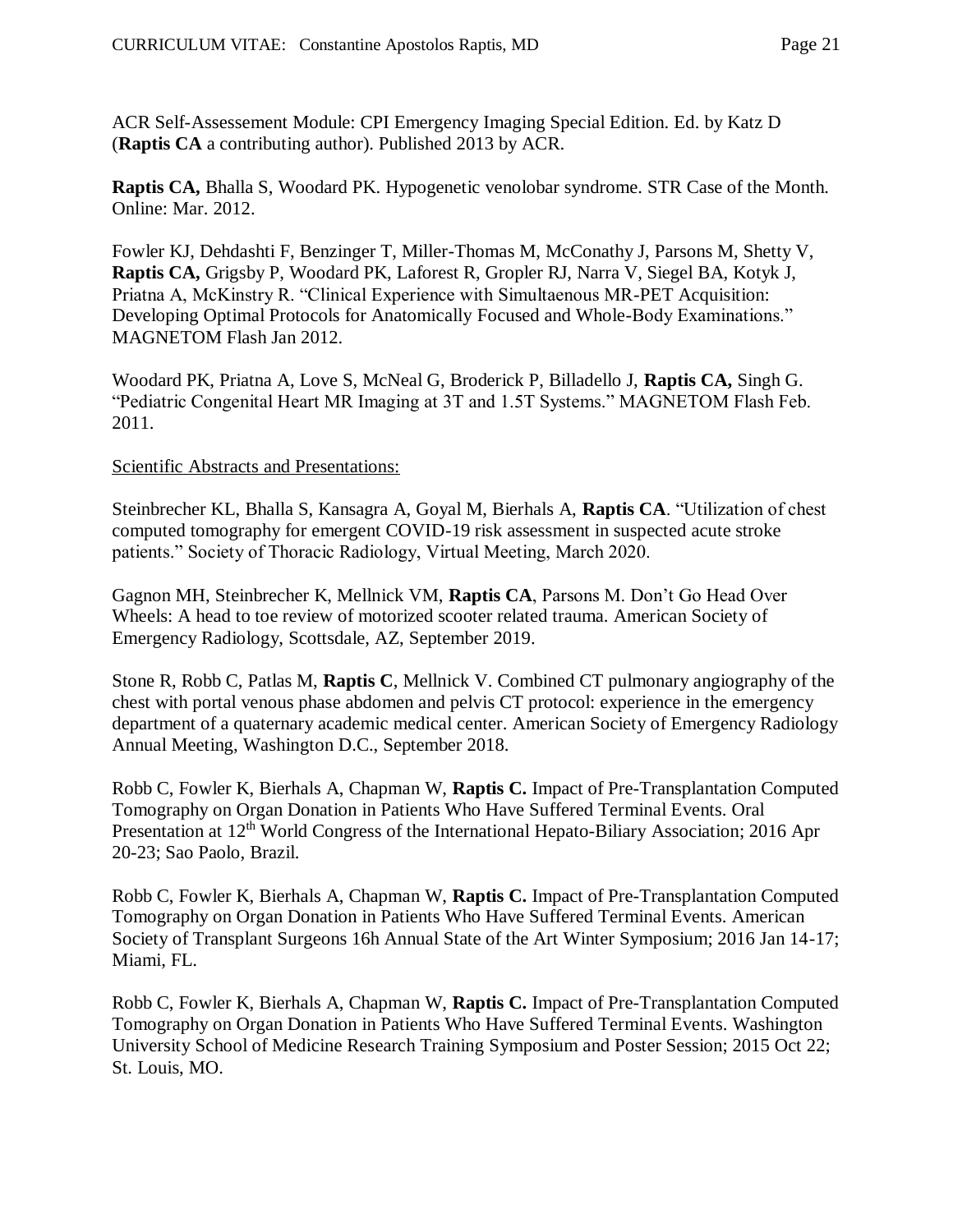Winfield R, Mellnick VM, Turbull I, **Raptis C**, Bochiccio K, Spinella P, Bochicchio, G. Subcutaneous Adipose Tissue Drives Post-Injury Hypercoaguability. Presented at the Eastern Association for the Surgery of Trauma 29<sup>th</sup> Annual Scientific Assembly, Jan 12-16<sup>th</sup>, 2016.

Karageorgiou I, Nay J, **Raptis CA,** Bhalla S. "Incidence of aortic dissection in the setting of high clinical suspicion: a one-year single emergency center experience." ASER 2013 Scientific Presentation.

Mellnick V, **Raptis CA,** Lonsford C, Lin M, Schuerer, D. "Traumatic Lumbar Hernias: Do Hernia Features Predict Bowel and/or Mesenteric Injury?" Scientific presentation at ASER 2013.

Jokerst CE, Henry TS, **Raptis CA,** Javidan-Nejad C, Gutierrez FR, Woodard PK. "The Myocardial Cut-off Sign: A Findings of Left Ventricular Pseudoaneurysm." RSNA 2013 Scientific Presentation.

Fowler KJ, McConathy J, Dehdashti F, Sharma A, Parker R, **Raptis CA,** Narra V, Priatna A, McKinstry R, Woodard PK. "Preliminary Clinical Experience with Simultaneous PET-MR Acquisition: Developing optimal protocols for body examinations." ISMRM 2012 Scientific Presentation.

**Raptis CA,** Bhalla S, Fowler KJ, Parker R, Narra V, Priatna A, Woodard PK. "Initial experience with blood pool agent enhanced free breathing radial 3D gradient echo VIBE sequence in the detection of pulmonary embolism." ISMRM 2012 and STR 2012.

**Raptis CA**, Raptis DA, Sheybani A, Menias C, Freeman B, Bhalla S. "Does the Cushion Effect Exist? A Retrospective Cohort Study Examining the Relationship Between Liver and Spleen Injuries and Obesity in Level 1 Trauma Motor Vehicle Accidents." ASER 2012.

Sharma A, McConathy J, Foster G, **Raptis CA,** Grigsby PW, Priatna A, Fowler KJ. "Preliminary Experience with Simultaneous FDG-PET/MR: developing optimal protocols for body oncologic imaging." SNM 2012.

Mangano M, Bhalla S, Slat D, Cummings K, Javidan C, **Raptis CA,** Chakinala M, Picus D. "CTA Screening for Pulmonary AVMs: Mimics and Alternative Diagnoses." STR 2012.

Khanna G, **Raptis C,** Fowler K, Narra V. "Free-breathing diffusion weighted imaging for evaluation of bowel wall inflammation in Crohn's disease." Society for Pediatric Radiology, 2010.

**Raptis CA,** Bhalla S. "Bicuspid aortopathy: Aortic dilatation does not predict aortic stenosis." Scientific paper presentation at RSNA 2007.

Pratt ST, Bacon JA, **Raptis CA.** "Mode-dependent vibrational autoionization in ammonia." American Chemical Society 222nd ACS National Meeting ; Chicago, IL ; Aug 26-30, 2001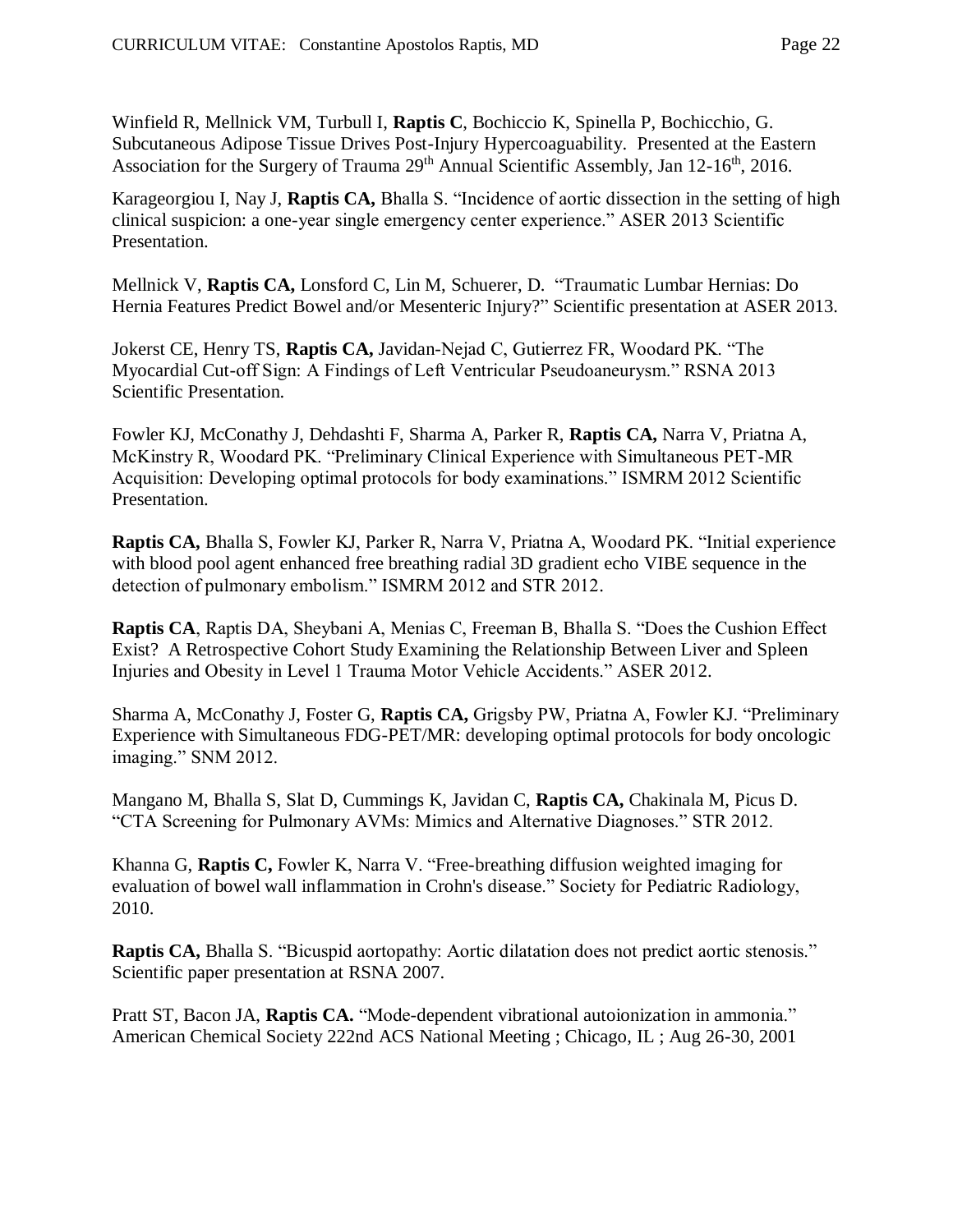Bacon JA, **Raptis CA,** Pratt ST. "Vibrational autoionization dynamics in ammonia." American Chemical Society 221st National Meeting of the American Chemical Society ; San Diego, CA ; Apr 1-5, 2001

Pratt ST, Bacon JA, **Raptis CA.** "Vibrational autoionization in ammonia." Gordon Research Conferences 2000 Multiphoton Processes Gordon Research Conference ; Tilton, NH ; Jun 18-23, 2000

Bacon JA, **Raptis CA,** and Pratt ST. "Photoionization dynamics in ammonia." 2000 Annual Meeting of DAMOP ; Storrs, CT; Jun 14-17, 2000

**Raptis CA** and Pratt ST. "Mode-dependent vibrational autoionization in aniline." 2000 Annual Meeting of DAMOP ; Storrs, CT ; Jun 14-17, 2000

Pratt ST and **Raptis CA.** "Rotational and vibrational autoionization in ammonia." American Physical Society Centennial Meeting ; Atlanta, GA ; Mar 20-26, 1999

**Raptis CA** and Pratt ST. "Two-photon spectroscopy of bound and autoionizing levels of atomic bromine." 28th Annual Meeting of the Division of Atomic, Molecular, and Optical Physics; Washington, DC ; Apr 18-21, 1997

### Conference Educational Posters and Presentations:

Mansour J, Heeger A, Parkar N, Abbott G, Kiernan J, Hammer M, Raptis D, Bhalla S, **Raptis CA**. "Tearing Down the Wall: An Approach to Chest Wall Lesions." RSNA 2020. *(WON CERTIFICATE OF MERIT)*

Robb C, Naeem M, **Raptis CA**, Bhalla S, Raptis DA. "Revisiting Histo-ry: Histoplasmosis Infections in the Current Era." RSNA 2020. *(WON CERTIFICATE OF MERIT)*

Marquis KM, Raptis DA, Steinbrecher KL, Ohman W, Bhalla S, **Raptis CA**. "Rooting for You: Imaging the Post-Operative Ascending Aorta and Aortic Arch." RSNA 2020. *(WON CERTIFICATE OF MERIT)*

Steinbrecher KL, Mellnick VM, Marquis KM, Bhalla S, **Raptis CA**. "Root Cause Analysis: Understanding Type A Aortic Dissection Equivalents." RSNA 2020.

Marquis KM, Bhalla S, Henry TS, Steinbrecher K, Mellnick VM, **Raptis CA**. "What is Old is New: Understanding the CT Manifestations of Lung Injury." ASER 2020.

Steinbrecher KL, Marquis KM, Mellinck VM, Rajput ZM, Bhalla S, **Raptis CA**. "Type A Personality: Understanding Dissection Equivalents Involving the Ascending Aorta." ASER 2020.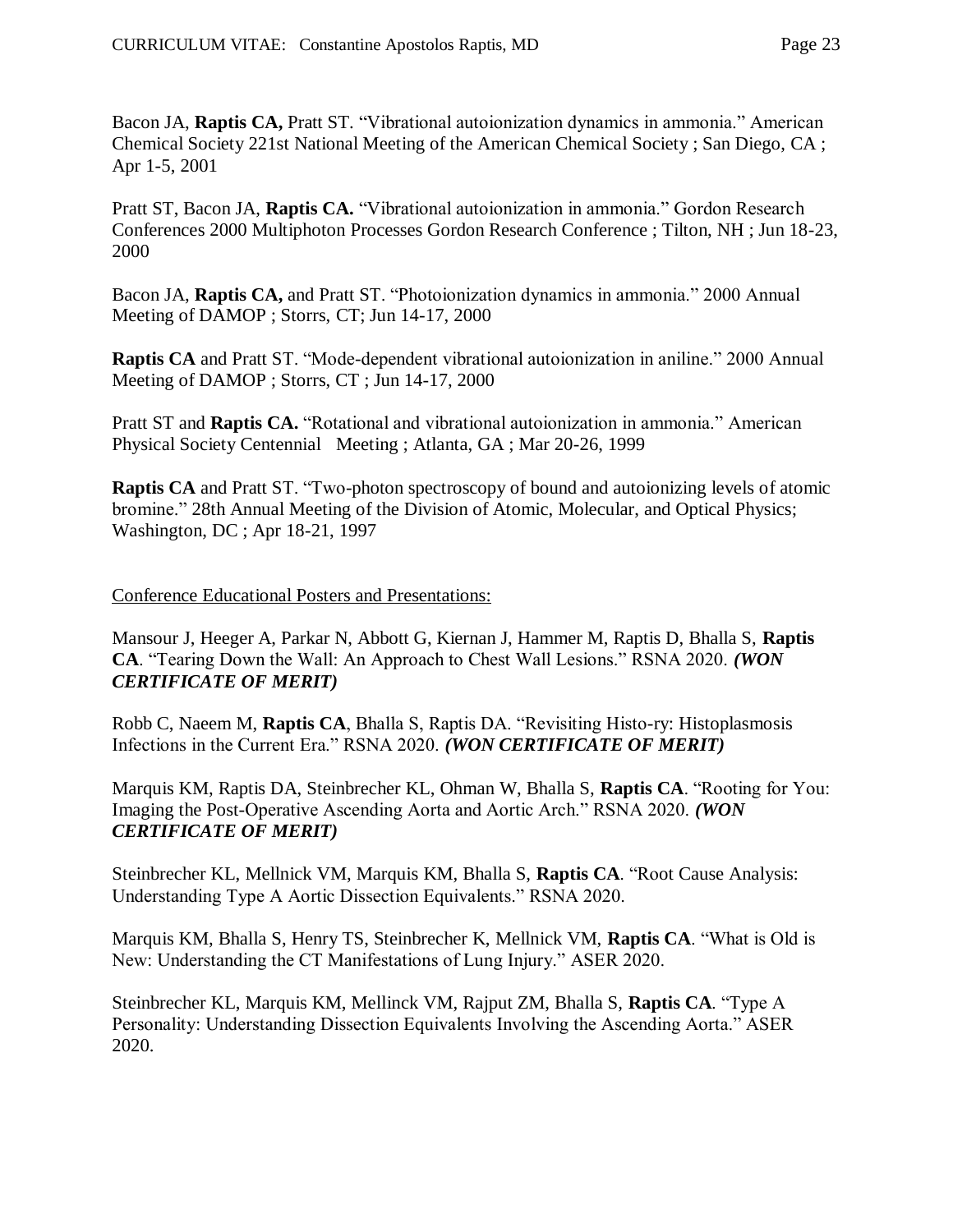Marquis KM, **Raptis CA**, Rossi S, Picus D, Rajput M, Bhalla S. "Finding Hemo: Approach to the Imaging of Hemoptysis." RSNA 2019. *(WON CERTIFICATE OF MERIT)*

Marquis KM, Hammer MM, Bhalla S, Despotovic VN, **Raptis CA**. "Thoracic Vasculitis: Practical Approach to Daily Practice." RSNA 2019.

DeSimone A, **Raptis CA**, Henry TS, Bhalla S, Hammer MM. "Pitfalls in Interpreting CT Pulmonary Angiograms." RSNA 2019. *(WON MAGNA CUM LAUDE AWARD)*

Dabiri B, Barrios M, **Raptis CA,** Tao TY, Henry TS, Menias CO, Bhalla S, Hammer MM. "Thoracic Manifestations of Vascular Malformation Disorders." RSNA 2018.

Naeem M, Ballard DH, Jawad H, **Raptis CA**, Bhalla S. "Beyond T.B.: Non-infectious granulomatous diseases of the chest." RSNA 2018. *(WON CERTIFICATE OF MERIT)*

Broncano J, Luna A, Vargas D, Erasmus JJ, **Raptis C**, Bhalla S. "Advanced Imaging of Non-Tumoral Chest Diseases." RSNA 2018. *(WON CERTIFICATE OF MERIT)*

Green D, Johnson WR, **Raptis CA**. "Complication mimics in the post-surgical aorta." RSNA 2018. *(WON CERTIFICATE OF MERIT)*

Hammer MM, Barile M, **Raptis CA,** Bhalla S. "Pitfalls in Thymic MRI." RSNA 2017.

Sipe A, Zulfiqar M, Tsai R, Raptis D, **Raptis C**, Bhalla S, Shetty A. "Are you in or out? Applications of Chemical Shift Imaging in the Chest and Abdomen?" RSNA 2017.

Ballard DH, **Raptis CA**, Mazaheri P, Patlas MN, Lubner MG, Menias CO, Pickhardt PJ, Mellnick VM. "Fournier Gangrene in Men and Women: What the Surgeon Wants to Know." RSNA 2017.

**Raptis** CA and Bhalla S. "Non-aneurysmal and non-atherosclerotic descending thoracic aorta (NAADTA) thrombus with renal infarcts." RSNA 2016 Emergency Radiology Case of the Day.

Warren A, **Raptis CA**, Mellnick V. "Splenosis." RSNA 2016 Gastrointestinal Radiology Case of the Day.

**Raptis CA**, McWilliams SR, Broncano J, Green D, Bhalla S. "Mediastinal and Pleural MRI: Practical Approach for Daily Practice." RSNA 2016.

Green D, Stradford T, Raptis C, Bhalla S. "A Diagnostic Approach to Anterior Mediastinal Masses." RSNA 2016.

Broncano J, Caro Mateo F, Gomez Cabrera M, **Raptis CA**, Caro P, Cummings KW, Alvarez-Kindelan A, Bhalla S, Luna A. "Functional Imaging of Chest Wall Tumors." RSNA 2016. *(WON CERTIFICATE OF MERIT)*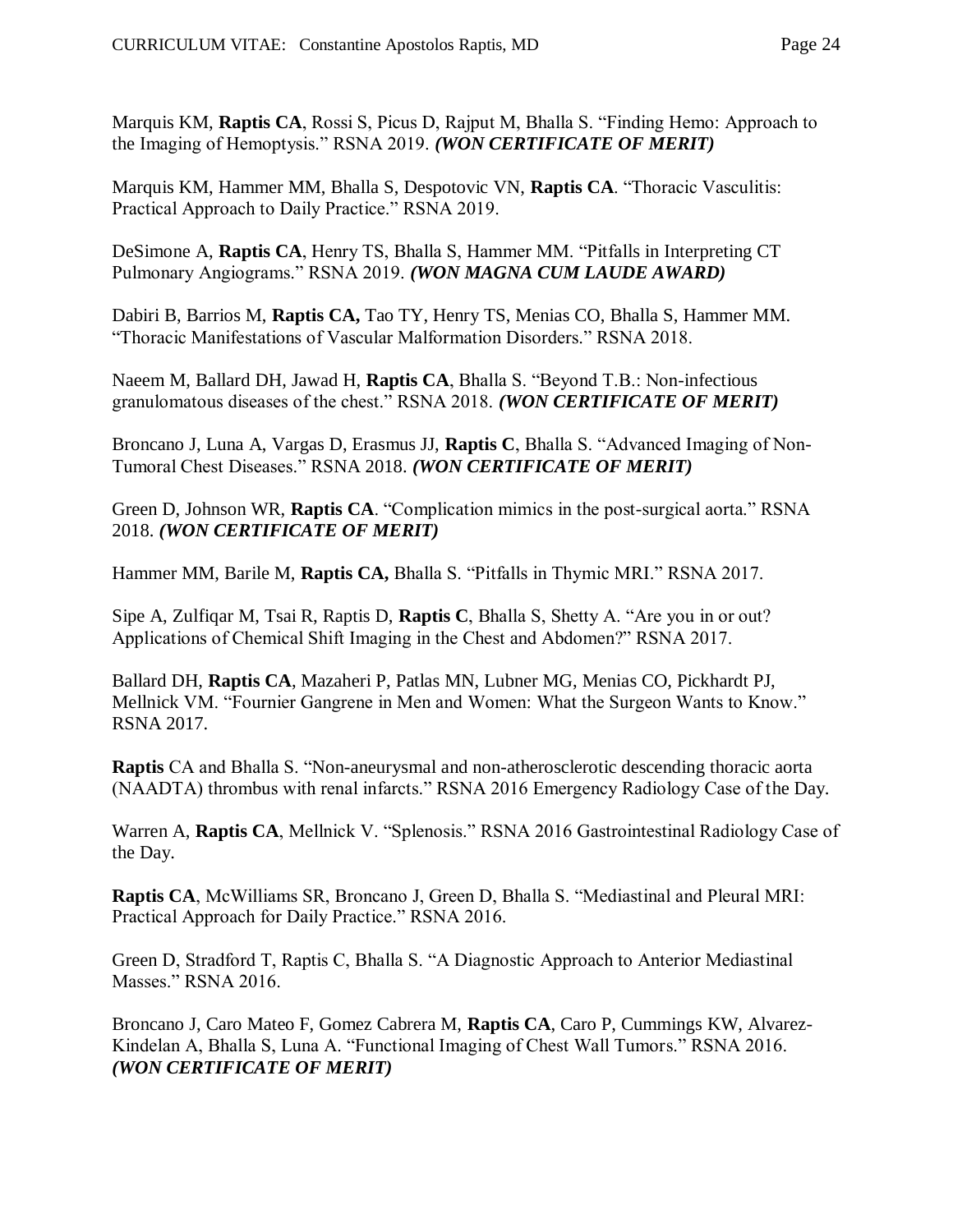Vasconcelos Paulo Neto T, Haberman DM, Torrent M, Volpacchio M, **Raptis CA,** Gutierrez FR, Orausclio P. "Imaging Features in Vascular Compression Syndromes: A Case Based Pictorial Review." RSNA 2016. *(WON CERTIFICATE OF MERIT)*

Broncano J, **Raptis CA**, Luna A, Bhalla S, Martin T. "Functional Imaging of the Mediastinum." RSNA 2015.

Ratkowski KL, Mellnick VM, Lubner MG, Menias CO, Bhalla S, **Raptis CA**. "Vasculitis in the Emergency Room Setting." RSNA 2015. *(WON CUM LAUDE AWARD)*

Sayer C, **Raptis CA**, Bhalla S, Kuppusamy M, Vlahos I. "Tracheobronchial Injuries: Current Imaging Strategies to Guide Management." RSNA 2015. *(WON CERTIFICATE OF MERIT)*

Plowman RS, Menias CO, Colombo M, Javidan-Nejad C, **Raptis CA**, Mellnick VM, Bhalla S, Katz DS. "The Gravity of the Situation: Pregnancy Related Vascular Complications." RSNA 2015. *(WON CERTIFICATE OF MERIT)*

Tsai R, Mellnick VM, Raptis CA, Siegel CL, Raptis DA. "Complications of Gynecologic Surgery." RSNA 2015. *(WON CERTIFICATE OF MERIT)*

Raptis DA, Bhalla S, **Raptis CA.** "Avoiding Collateral Damage: Review of Important Collateral Pathways in the Chest and Their Clinical Significance." RSNA 2014.

**Raptis CA,** Sridhar S, Fowler KJ, Thompson RW, Bhalla S. "Imaging of the Patient with Thoracic Outlet Syndrome." RSNA 2014.

Guniganti P, Bradenham C, Menias CO, **Raptis C,** Mellnick VM. "Don't Have the Stomach for it: CT of Gastric Emergencies." RSNA 2014.

Bradenham C, Friedman M, **Raptis C,** Mellnick VM. "A Pictorial Review of Morel-Lavalee Lesions." ASER 2014.

Sipe A, Saling L, Mellnick VM, **Raptis C,** Bhalla S. "Red Connection: A Pictorial Review of Aortic Fistulae." ASER 2014 *(WON SUMMA CUM LAUDE AWARD)*

Lee K, Smith C, Mellnick VM, **Raptis C,** Bhalla S, Shetty V, Nicola R, Menias C. "Under Pressure: Radiology of Pressurized Compartments." ASER 2014.

Farmakis S, **Raptis CA,** Khanna G. "Pediatric MR Angiography with Blood Pool Contrast Agent." Society for Pediatric Radiology 2014.

**Raptis CA.** Moderator for Session XVI: Cardiovascular Imaging. STR 2013.

Jokerst CE, **Raptis CA,** Bierhals AJ, Ramirez Giraldo JC, Bhalla S. "Coming to Terms with CT Radiation in the Chest: A Primer." RSNA 2013. *(WON CERTIFICATE OF MERIT)*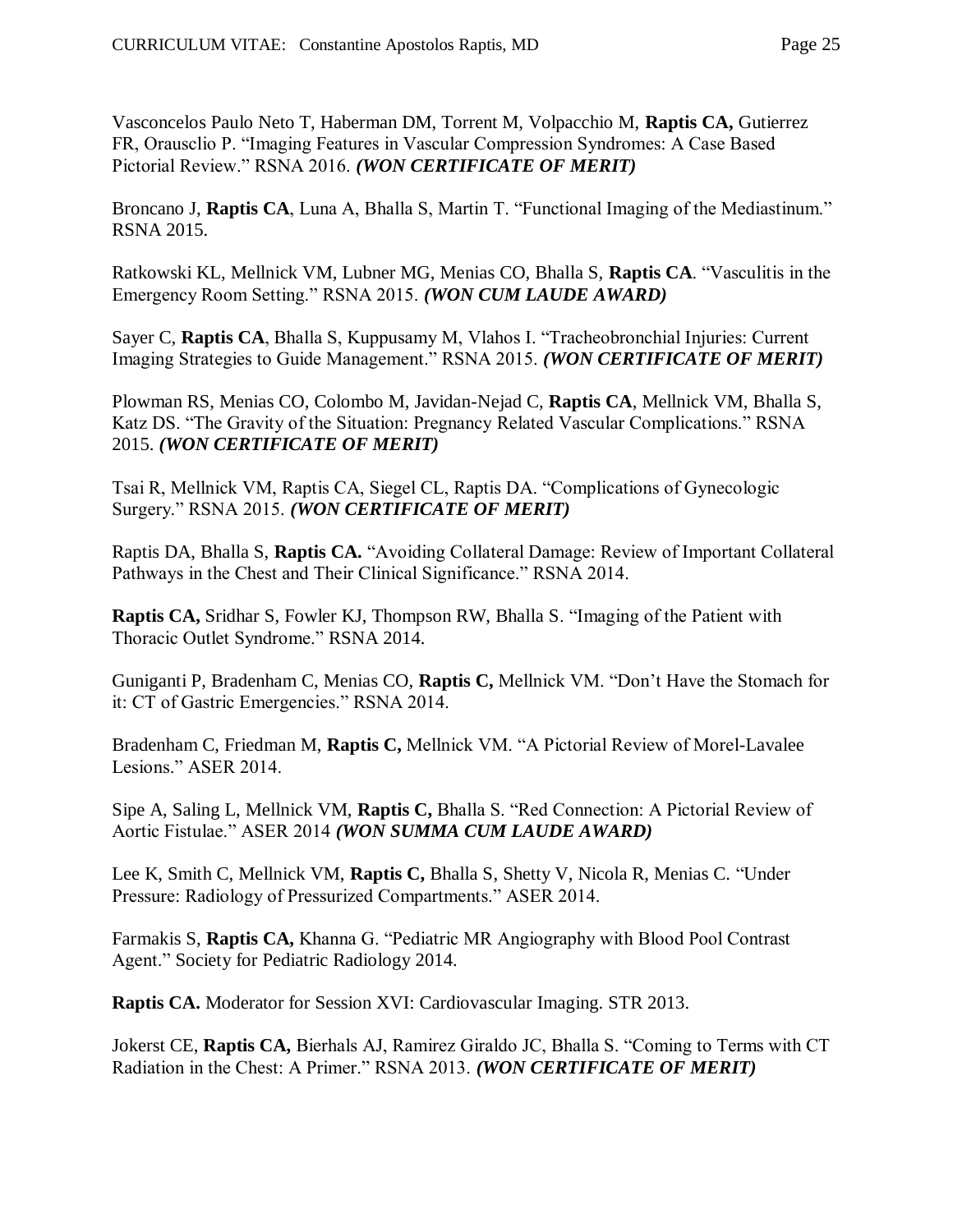Rossini SA, **Raptis CA,** Capiel CA, Costantino SA, Matias L, Gutierrez FR. "Understanding Transient Interruption of the Contrast Bolus: Imaging Features and Techniques for Prevention." RSNA 2013.

Menias CO, Bhalla S, Mellnick VM, **Raptis CA,** Siegel CL, Dahiya N. "Tract and Field: Imaging in Sports-Related GU Trauma." RSNA 2013. *(WON CERTIFICATE OF MERIT)*

Bradenham CH, Oweis Y, Mellnick VM, **Raptis CA,** Menias CO. "Unclean Sweep: Duodenal Pathology in the Emergency Department Patient." RSNA 2013. *(WON CUM LAUDE AWARD)*

Mawad K, Karageorgiou I, **Raptis CA,** Mellnick VM, Menias CO. "Making Dangerous Progress: The Temporal Evolution of Radiologic Findings in Acute Bowel Ischemia." RSNA 2013.

Owen JW, Fowler KJ, Saad NE, **Raptis CA,** Owen WA, Narra VR. "Time Is of the Essence: The Role of Time Resolved MRA for Body Imagers and Interventionalists." RSNA 2013. *(WON CERTIFICATE OF MERIT)*

Connolly SE, Patel AP, Guniganti P, **Raptis CA,** Mellnick VM, Menias CO. "Look Out Below!: Imaging Rectal Emergencies." RSNA 2013.

Shetty AS, Maxwell JC, Fowler KJ, Yano M, Saad NE, **Raptis CA,** Narra V. "Emerging Noncontrast MRA Techniques for the Body Imager." RSNA 2013. *(WON CERTIFICATE OF MERIT)*

Hammer MM, Raptis DA, Mellnick VM, Menias CO, Bhalla S, **Raptis CA.** "Diaphragm-orama: A Practical Guide to Diaphragmatic Injury Evaluation in Blunt and Penetrating Trauma." RSNA 2013.

Barnwell JD, Fowler KJ, McConathy JE, Dehdashti F, **Raptis CA,** LaForest R, Grigsby P, Gropler RJ, Narra VR, Menias CO, Siegel BA, Kotyk J, Priatna A, McKinstry RC, Woodard PK. "Beyond Whole-Body Imaging: Advanced Imaging Techniques of PET-MR." RSNA 2012.

Jokerst CE, **Raptis CA,** Mhapsekar R, Bierhals AJ, Woodard PK, Javidan-Nejad C. "Clot or Not: The Imaging of Intra-Thoracic Thrombus, Associated Pathophysiology, and Potential Pitfalls." RSNA 2012. *(WON CERTIFICATE OF MERIT)*

Raptis DA, Kitchin D, Mellnick V, **Raptis CA,** Lubner M, Fowler KJ, Bhalla S, Menias CO. "Trauma Mama – Imaging of Trauma in the Pregnant Patient: Techniques, Considerations, and Cases." RSNA 2012.

Chang ST, **Raptis CA,** Saad NE, Wellen JR, Doyle M, Lubner MG, Menias CO. "Primum Non Nocere: Imaging of Postoperative Complications in Living Donors of Kidneys or Livers." RSNA 2012.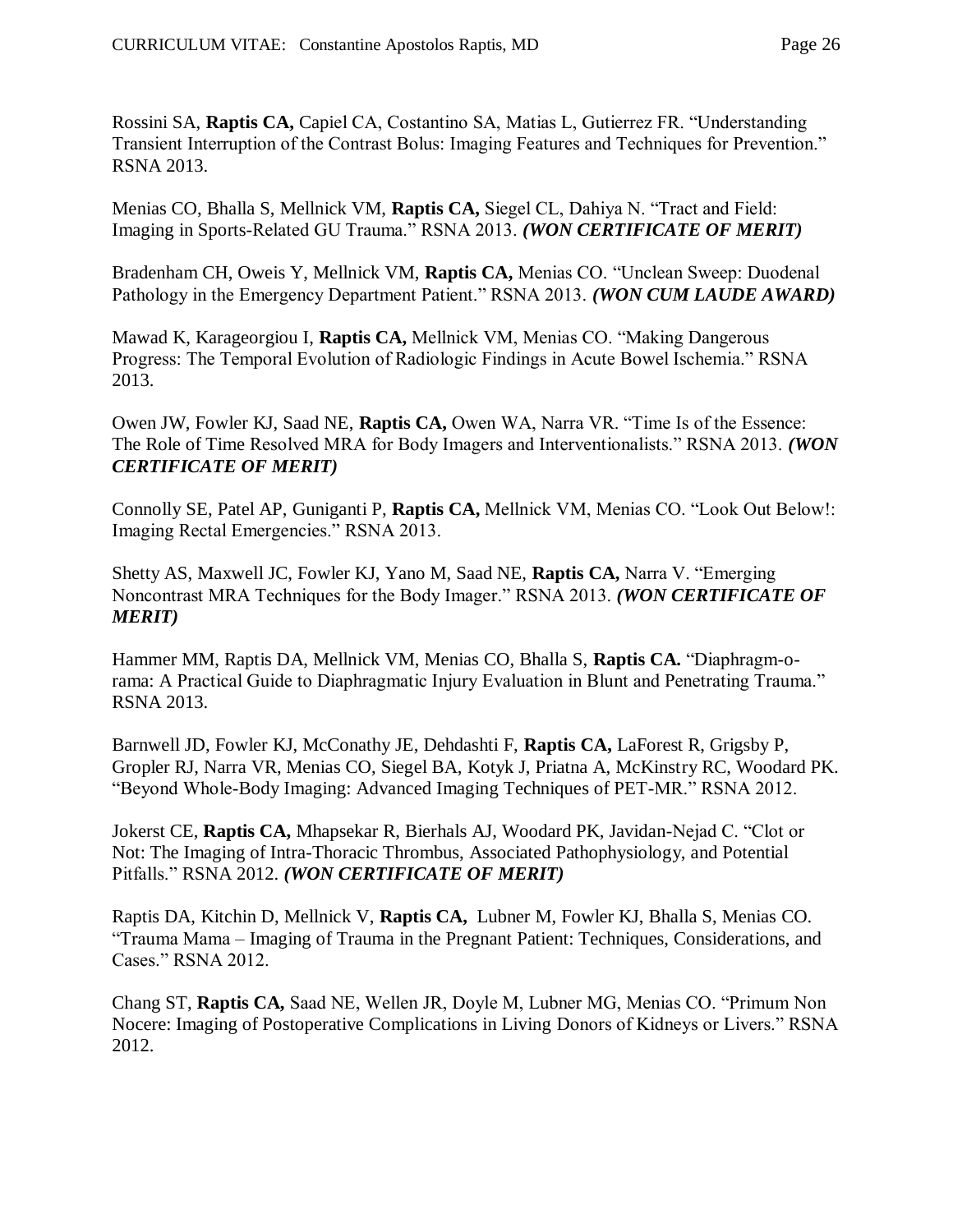Bowerson ML, Mellnick VM, **Raptis CA,** Bhalla S, Menias CO. "Spot the Zebras of Small Bowel Obstruction." RSNA 2012.

Agarwal S, Shetty AS, Zurcher DC, Mellnick VM, Fowler KJ, **Raptis CA.** "Gas You Cannot Pass: CT Findings of Extraluminal Gas." RSNA 2012.

Maxwell J, Yano M, Shaw H, Fowler KJ, Saad N, Menias CO, **Raptis CA,** Narra V. "MRI of Iatrogeny." RSNA 2012. *(WON CERTIFICATE OF MERIT)*

Norbet C, Stone T, Smith G, **Raptis CA,** Menias C, Mellnick V, Bhalla S. "What's all the flap about? A pictorial review of arterial dissection and its causes." ASER 2012.

**Raptis CA.** Moderator for Session XV: Aortic Imaging. STR 2012.

Allen JW, Yano M, Gonzalez-Arazia G, **Raptis CA,** Fowler KJ. "Difficulty Swallowing? MRI of the Esophagus." RSNA 2011.

Azok JT, Henry TS, **Raptis CA,** Menias CO, Bhalla S. "Lymphomaniac: Nonlymphomatous Lymphatic Conditions." RSNA 2011.

Karimova EJ, Fowler KJ, Bhalla S, **Raptis CA,** Menias C. "From Ormond to Erdheim-Chester Disease: A Gamut of Retroperitoneal Space Pathology." RSNA 2011. *(WON CERTIFICATE OF MERIT)*

Quazi RR, Patel S, Chakinala M, Thompson CM, **Raptis CA,** Bhalla S. "Get to the (Dana) Point: CT of Pulmonary Hypertension in 2011. RSNA 2011.

Slat DF, Bhalla S, **Raptis CA,** Javidan-Nejad C, Cummings KW, Chakinala M, Picus DD. "Osler-Weber Rendezvous: Getting Familiar with the Thoracic Manifestations of Hereditary Hemorrhagic Telangiectasia." RSNA 2011.

Jokerst CE, Azok J, **Raptis C**, Javidan C, Bhalla S, Gutierrez F, Woodard P. "True or False? Distinguishing Left Ventricular Aneurysms from Pseudoaneurysms using Cardiac CT and MRI." NASCI 2011. **(***WON HONORABLE MENTION IN BEST POSTER COMPETITION)*

Parker R, Jokerst C, Mellnick V, **Raptis C**, Bhalla S., Baker J, Vo K. "eMeRgencIes: MR Imaging of Emergent Conditions." RSNA 2010 *(WON CERTIFICATE OF MERIT)*

Parker R, Fowler K, Cardall S, Tai A, **Raptis C**, Menias C, Narra V. "Thinking Outside the Appendix: MR Imaging of the Acute Abdomen in Pregnancy." RSNA 2010 *(WON CERTIFICATE OF MERIT)*

**Raptis C,** Slat D, Raptis D, Fowler K, Mellnick V, Henry T, Peterson C, Menias C, Bhalla S. "Pseu- Pseu- Pseudo! Pseudolesions of the Chest, Abdomen, and Pelvis." RSNA 2010 *(WON CERTIFICATE OF MERIT)*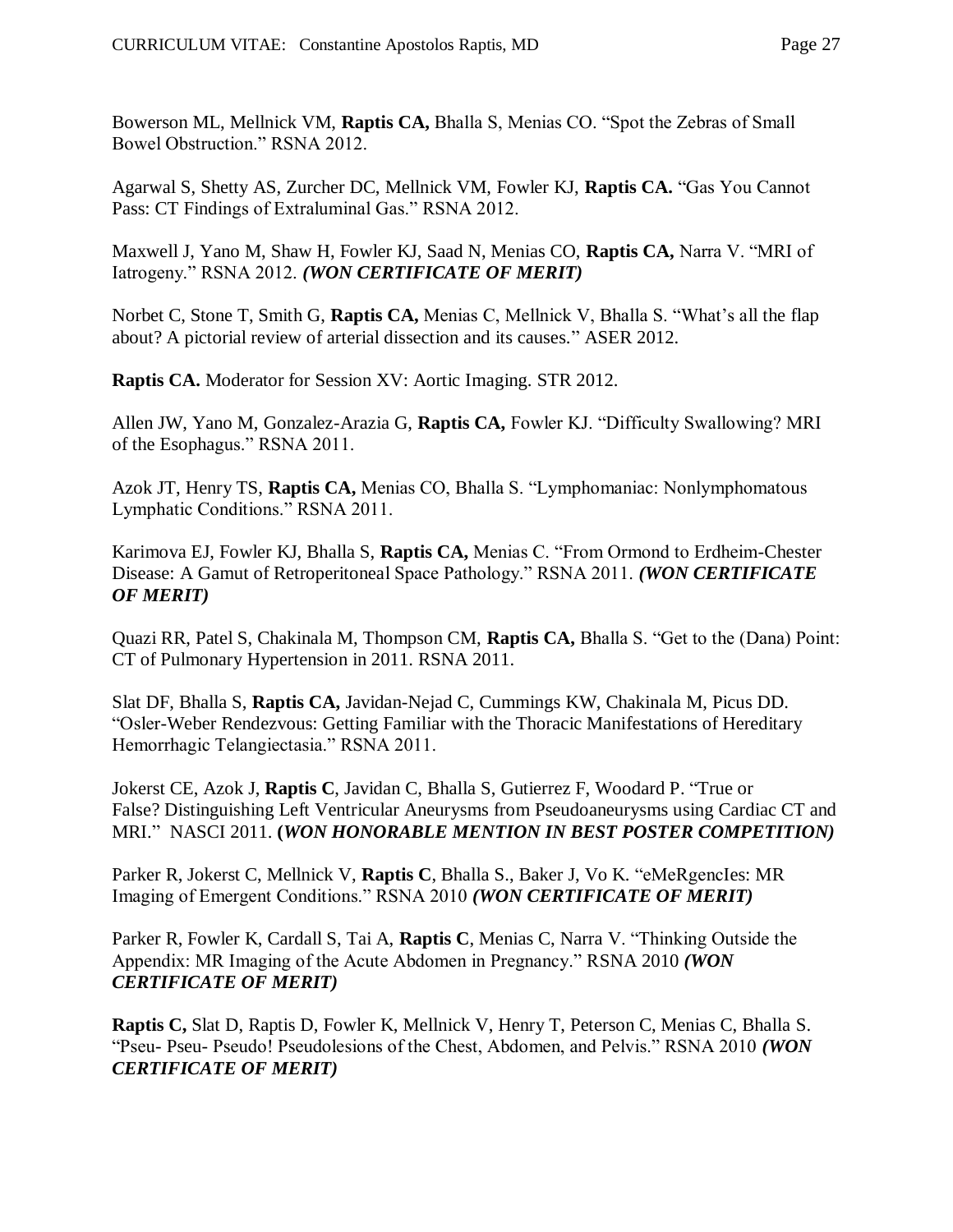Henry T, Bhalla S, **Raptis C**, Bierhals A, Gutierrez F, Cummings K, Javidan-Nejad C, Woodard P. "The Spectrum of Hypertrophic Cardiomyopathy: More Than HOCM." NASCI 2010.

**Raptis C**, Raptis D, Henry T, Parker R, Fowler K, Narra V, Woodard P. "Initial Clinical Experience with Gadofosveset Trisodium in the United States." NASCI 2010. **(***WON HONORABLE MENTION IN BEST POSTER COMPETITION)*

Fowler K, **Raptis C,** Kumar N, Lin M, Brown J, Menias C, Narra V. "MRE: A pictorial review with over 500 case experience." RSNA 2009 - *(WON CERTIFICATE OF MERIT)*

Fowler K, **Raptis C**, Desai J, Grande W, Pickhardt P, Menias C, Bhalla S. "Under Pressure: The radiology of hypertension." RSNA 2009

Fowler K, **Raptis C**, Mellnick V, Chen V, Chernock R, Menias C, Balfe D. "Appendix Top to Tail: Overview of usual to unusual appendiceal pathologies." RSNA 2009.

Carra B, Henry T, **Raptis C,** Parker R, Cyrus T, Woodard P, Bhalla S. "A Numbers Game: Cardiac Physiologic Parameters a Radiologist Should Know." RSNA 2009.

Henry T, Ho A, **Raptis C,** Cummings K, Gutierrez F, Bhalla S. "How Can You Mend a Broken Heart? Named Cardiac Surgical Procedures that All Radiologists Should Know." RSNA 2009.

Mellnick M, Lubner M, McDowell C, **Raptis C,** Menias C."Ins and Outs of the Liver: A Multimodality Approach to Hepatic Vascular Occlusion." RSNA 2009 - *(WON CERTIFICATE OF MERIT)*

McDowell C, Lubner M, Henry T, **Raptis C**, Mellnick V, Menias C. "CT Features of Acute Abdominal Aortic Injury." RSNA 2009.

Mellnick V, Lubner MG, **Raptis C**, Peterson C, Menias C, Bhalla S. "Across the Diaphragm: Intrathoracic CT Findings of Gynecologic Disease." RSNA 2009

Lubner ML, **Raptis CA,** Parker RA, Fowler KJ, Bhalla S, Menias CO. "Vasculitides and vascular syndromes in the abdomen and pelvis: A pictorial review." Educational poster with CME at RSNA 2008. – (*WINNER OF MAGNA CUM LAUDE AWARD)*

Mellnick V, **Raptis CA,** Makan M, Bierhals AJ, Holley S, Bhalla S. "You don't know JACC: Describing valvular pathology in the language of the cardiologist." Electronic educational exhibit at RSNA 2008.

Parker RA, **Raptis CA,** Cummings KW, Saeed IM, Gutierrez FR, Bhalla S. "Left ventricular outflow obstruction: More than just aortic stenosis." RSNA 2008.

**Raptis CA,** Bajaj S, Chernock R, Young CA, Henry TS, Bhalla S. "Looking to the future: Reviewing the International Association for the Study of Lung Cancer (IASLC) Recommendations for the New Staging of Lung Cancer." RSNA 2008.